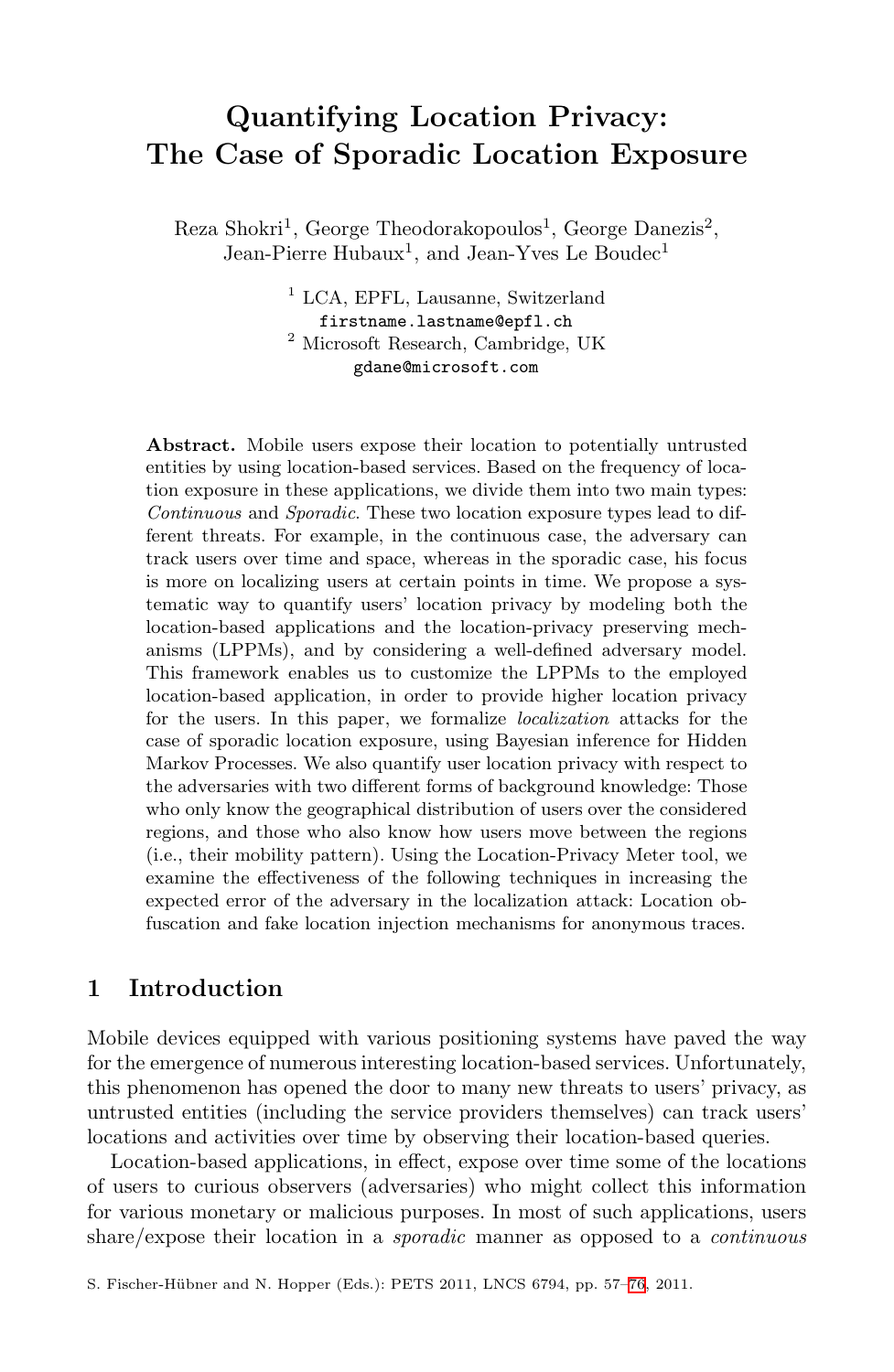manner. Widely used location-based services (LBSs), such as local search applications for finding nearby points-of-interests or nearby friends, are good examples of this type of applications.

To protect users' location privacy, location-privacy preserving mechanisms (LPPMs) can be used as a filter between the location-based applications and the potentially adversarial observers. Many interesting LPPMs have been proposed for sporadic applications. Anonymization and obfuscation of users' location events (e.g., LBS queries) are the most popular techniques.

However, so far there is no theoretical framework to both formalize the effectiveness of various location-privacy preserving mechanisms, and to take into account the characteristics of the underlying location-based application. To fill this gap, we leverage on the framework that we have proposed and used in our previous contributions [\[17](#page-16-0)[,18](#page-17-0)[,19\]](#page-17-1). More specifically, in this paper we make three major contributions. First, we formalize the location exposure in locationbased services, particularly their location-exposure pattern, and add it to the framework. Second, we build upon this formalization to quantitatively evaluate the effectiveness of various LPPMs, notably the *fake-location injection* as a mechanism to protect location privacy of users. Third, we provide an analytical model, based on Hidden Markov Processes, for localization attacks. We extend the Location-Privacy Meter tool [\[1\]](#page-16-1) to support these new features. We use the incorrectness of the adversary (i.e., his expected estimation error) [\[19\]](#page-17-1) in localizing users over time as the location-privacy metric. We also implement some example location-based applications in our evaluation tool and assess the effectiveness of various LPPMs.

It is noteworthy that we do not address the problem of quality-of-service degradation in location-based services due to the usage of a location-privacy preserving mechanism. This issue is orthogonal to our objective in this paper, which is to provide methods to accurately assess the loss of location privacy.

The rest of the paper is organized as follows. In Section [2,](#page-1-0) we describe our framework. In Section [3,](#page-5-0) we detail the localization attack, based on Bayesian analysis. In Section [4,](#page-10-0) we evaluate the approach on a concrete example. We provide the related work in Section [5,](#page-14-0) and conclude the paper in Section [6.](#page-15-0)

## <span id="page-1-0"></span>**2 Framework**

### **2.1 Mobile Users**

We consider  $\mathcal{U} = \{u_1, u_2, \dots, u_N\}$  a set of N mobile users who move within an area that is partitioned into M distinct regions (locations)  $\mathcal{R} = \{r_1, r_2, \ldots, r_M\}.$ Time is considered to be discrete, and the set of time instants when the location of users may be observed is  $\mathcal{T} = \{1, \ldots, T\}$ . The precision at which we want to represent the user mobility determines the granularity of the space and time. For example, regions can be of a city/block size, and two successive time instants can be a day/hour apart, if the mobility is supposed to have a low/high precision.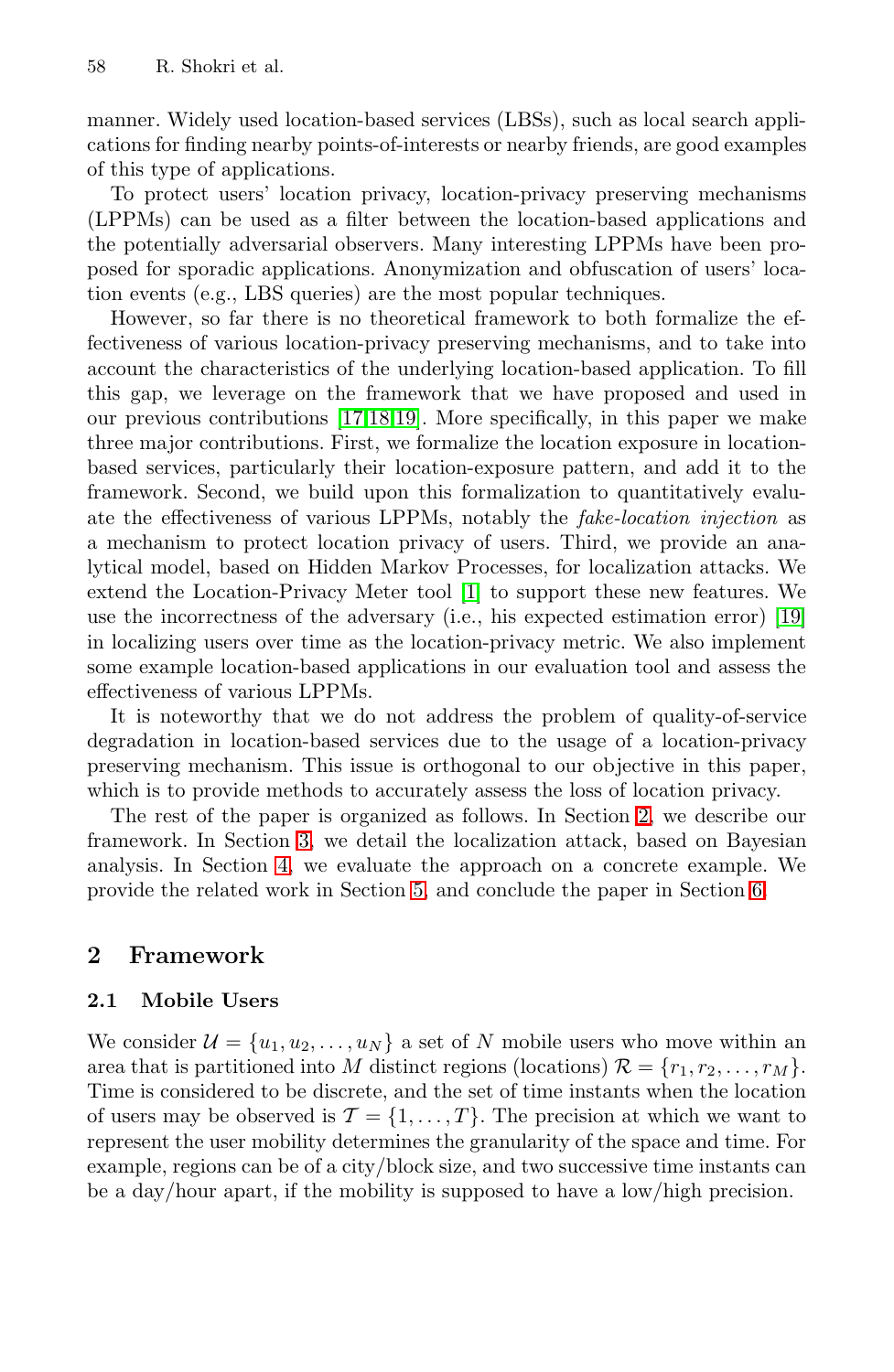The spatiotemporal position of users is modeled through events and traces. An *event* is defined as a triplet  $\langle u, r, t \rangle$ , where  $u \in \mathcal{U}$ ,  $r \in \mathcal{R}$ ,  $t \in \mathcal{T}$ . A *trace* of user u is a T-size vector of events  $a_u = (a_u(1), a_u(2), \ldots, a_u(T))$ . The set of all traces that may belong to user u is denoted by  $A_u$ . Notice that, of all the traces in  $A_u$ , exactly one is the true trace that user u created in the time period of interest  $(t = 1...T)$ ; the true trace, denoted by  $a_u$ , is called the *actual trace* of user u, and its events are called the *actual events* of user u. The set of all possible traces of all users is denoted by  $A = A_{u_1} \times A_{u_2} \times \ldots \times A_{u_N}$ ; the member of A that is actually created by the N users is denoted by a and it is equal to  $(a_{u_1}, a_{u_2}, \ldots, a_{u_N})$ . The vector of actual traces a is in fact a sample from the random variable *A* that is distributed according to  $p(\cdot) = \Pr{A = \cdot}$ . The distribution p reflects the joint mobility pattern of the users. We refer to each marginal distribution  $p_u$  as the *mobility profile* of user u, that is  $a_u \sim p_u(\cdot) = \Pr\{A_u = \cdot\}.$ 

In this paper, we assume that the users' profiles are independent of each other, i.e.,  $p(\cdot) = \prod_u p_u(\cdot)$ . In other words, the location of a user is independent of others, *given* the user's profile (i.e., there is a conditional independence between the users' locations). As users tend to have different mobility patterns at different *time periods* (e.g., morning vs. afternoon, or weekday vs. weekend), we assume the users' profiles to be time-period dependent. The set of time instants in  $\mathcal T$  is partitioned by the time periods. Notice that the independence of user profiles means that we are ignoring social correlations among users, e.g., we ignore information about friendships among users; this is outside the scope of this paper. However, because of the time dependence, we do take into account indirect correlation among the users' locations, for instance traffic jams in the morning and in the evening.

Further, we assume that the mobility of a user is modeled as a Markov chain on the set of regions. So, for user  $u$ , the distribution  $p_u$  of actual traces can be computed using the transition matrix of its Markov chain. Each state of the Markov chain represents a region and a time period. We use  $p_u^{\tau}(r, s)$  to indicate the probability of a transition from region r to s by user u in time period  $\tau$ . We also use  $\pi_u^{\tau}(r)$  to indicate the probability that user u is in region r in time period  $\tau$ , according to the stationary probability distribution of  $p_u^{\tau}$ .

Thus, we illustrate the mobility profile of users using a first-order Markov chain model which is dependent on time (periods). It is worth noting that the Markov chain model can be turned into a more powerful (yet more complex) model depending on how the states of the chain are defined. If states represent complex previous location behaviors (past  $n$  location, or locations in past day), then the model can become arbitrarily accurate.

#### **2.2 Location-Based Applications**

We differentiate among the location-based applications according to the frequency at which the users' locations are exposed. On one end of the spectrum, users' locations are continuously exposed through the application, whereas on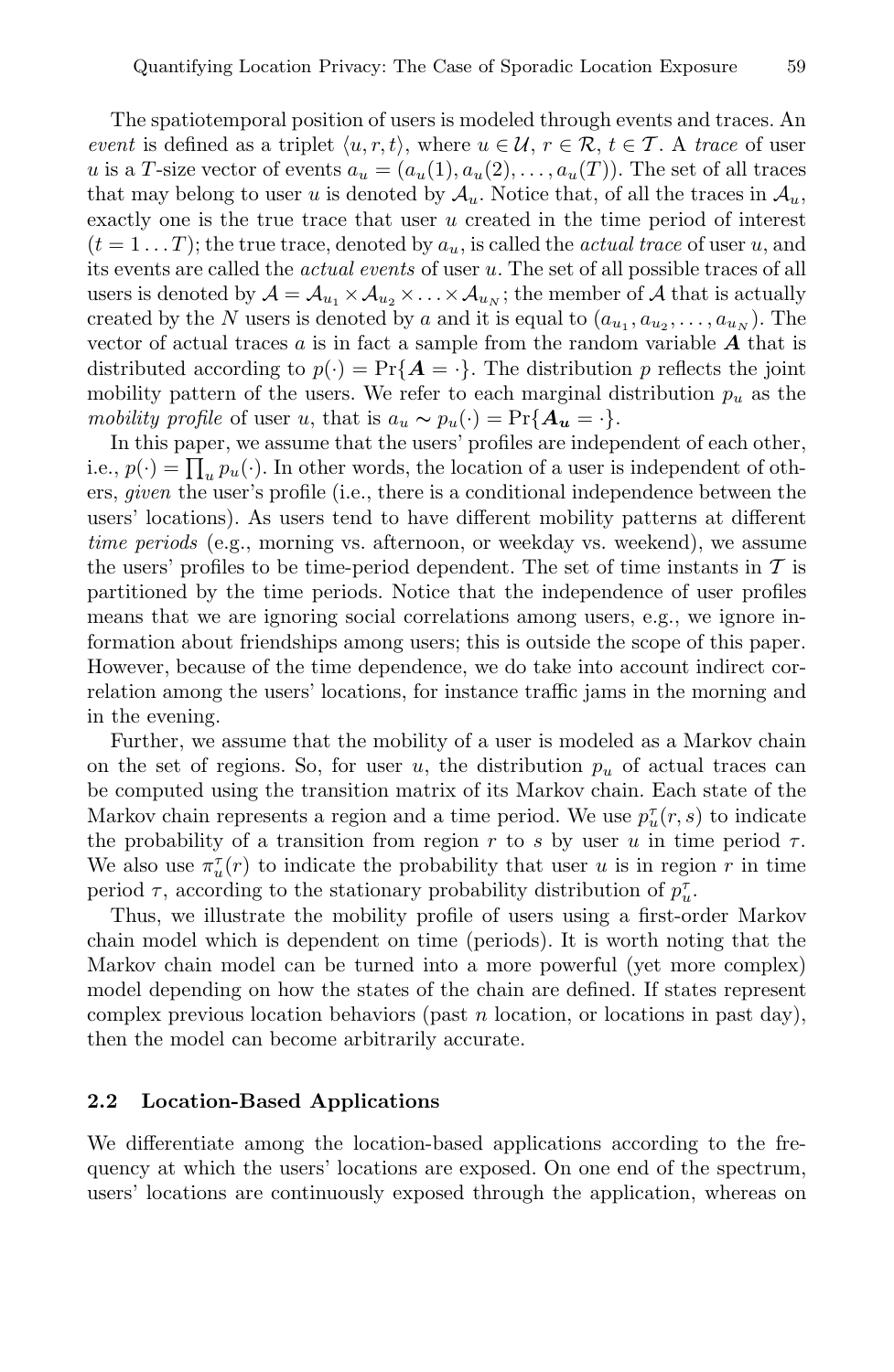the other end, there are applications using which users expose their location in a rather sporadic manner. In a nutshell, an application is considered to be *sporadic* if the exposed locations from the users are sparsely distributed over time, and it is considered *continuous* otherwise.

In this paper, we focus on the sporadic case (for some examples of the continuous case see [\[9,](#page-16-2)[11\]](#page-16-3) ). Examples for this type of systems are (i) location-based services where users make location-stamped queries concerning their nearby points of interest in order to receive contextual information, and (ii) location-sharing applications by which users can share their location with their friends, or with people-centric sensing servers, e.g., when they report about a social event.

Let  $x_u \in \{0,1\}^T$  be a vector that shows which actual events of user u are exposed through the application. In effect,  $x_u$  acts as a bit-mask, for example, if  $x_u(t) = 1$ , then  $a_u(t)$  is exposed.

We define a location-based application as a function that maps actual traces  $a \in \mathcal{A}$  to a random variable **X** that takes values in the set  $\mathcal{X} = \{0,1\}^{N \times T}$ . The corresponding probability distribution function  $Pr\{X = x | A = a, p\}$  can be computed as follows, considering that mobile users usually make use of the location-based applications independently at each time instant:

$$
\Pr\left\{X = x | A = a, p\right\} = \prod_{u} \prod_{t} \Pr\left\{X_u(t) = x_u(t) | A_u(t) = a_u(t), p\right\} \tag{1}
$$

where  $p$  is the set of all users' actual mobility profiles.

### **2.3 Location-Privacy Preserving Mechanisms**

The service provider, or any other entity that can access to the users' locations through some location-based applications, is considered as the adversary (or the observer) in this paper. Such an entity can indeed de-anonymize the users' traces and eventually localize users over time by relying on its background knowledge about users (e.g., their home/work address, their mobility patterns). We denote the background knowledge of the adversary about users by  $K$ .

In order to thwart such threats, the users distort their exposed locations before an untrusted entity can see them. Location-privacy preserving mechanisms (LPPMs) are put in place to perform this distortion. LPPMs can be implemented both in a centralized architecture, by means of a trusted third party, and in a distributed architecture, i.e., an independent installation on each of the mobile devices. We abstract away these details and provide a generic model: the LPPMs act on the set of exposed traces and produce a set of traces that are observed by the untrusted entities. The LPPM is assumed to modify the set of exposed events using anonymization and obfuscation techniques. We now describe each of these in turn.

In the anonymization process, the username part of each trace is replaced by a *user pseudonym* in the set  $\mathcal{U}' = \{1, ..., N\}$ . The *anonymization* mechanism that we consider is the random permutation. That is, a permutation of the users is chosen uniformly at random among all N! permutations and each user's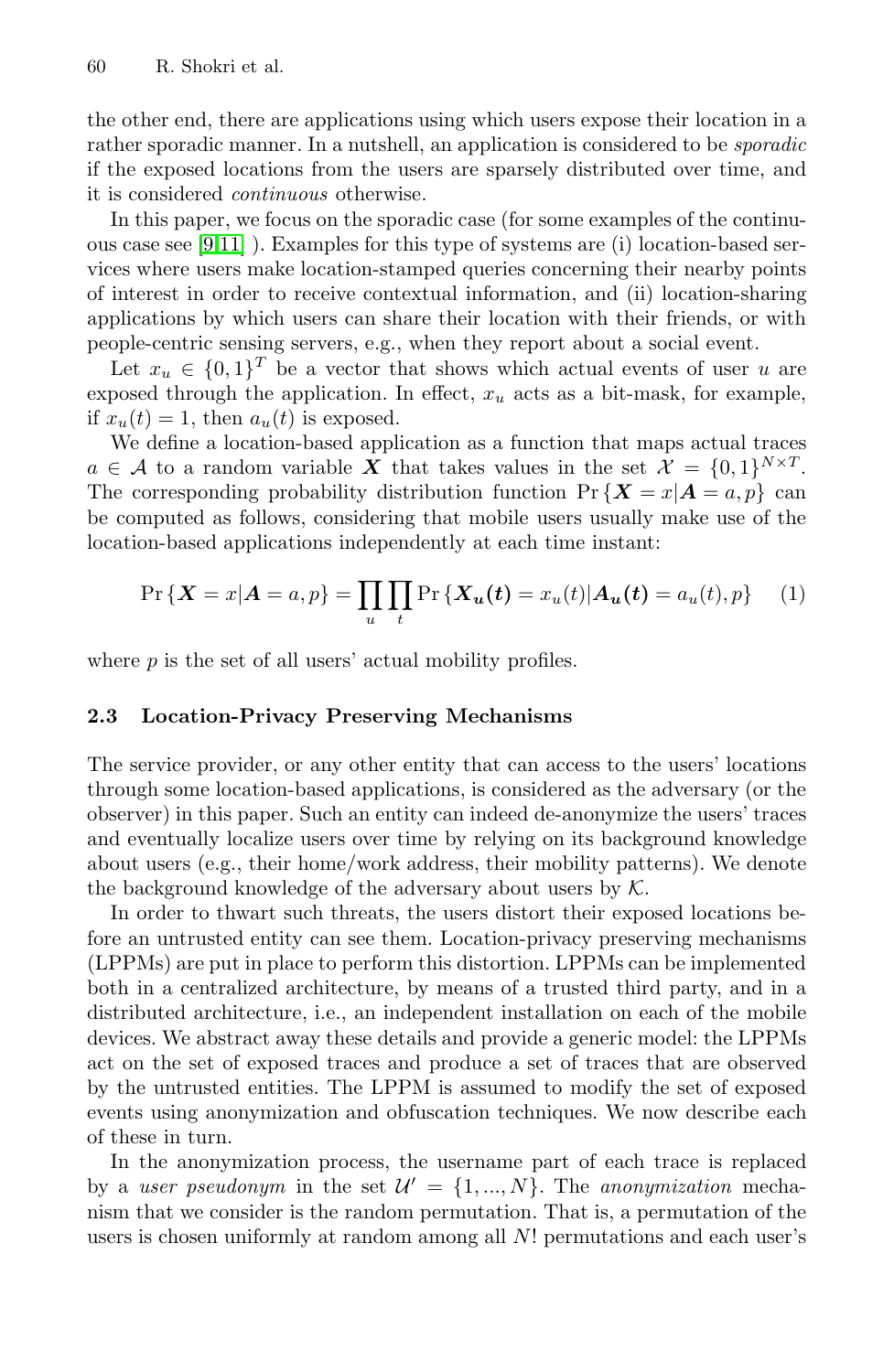pseudonym is her position in the permutation. More formally, the anonymization mechanism selects, independent of everything else, a permutation  $\sigma$  according to the probability distribution function  $\Pr\{\mathbf{\Sigma} = \sigma\} = \frac{1}{N!}$ , and each user's pseudonym is  $\sigma(u) \in \mathcal{U}'$ .

Notice that the pseudonym of a user remains the same for the whole time period  $t = 1, \ldots, T$ . The larger the value of T, the easier it is, in general, for the adversary to de-anonymize the users. In this paper, we do not study changing pseudonyms. However, we do study the effect of T on the privacy, and in partic-ular the anonymity, of users (Section [4\)](#page-10-0). Knowing the relation between  $T$  and user privacy is useful for deciding when to change a pseudonym, for example, when user privacy drops below a certain threshold.

In the obfuscation process, three event/trace transformations can happen:

- **–** The location part of each exposed event can be replaced by a *location* pseudonym in the set  $\mathcal{R}' = \mathcal{P}(R) = \{r'_1, ..., r'_{2^M}\}$ . Each location pseudonym corresponds to a subset of regions in  $R$ . Notice that each region can be obfuscated to a different location pseudonym each time it is encountered in a trace, whereas each user is always anonymized to the same user pseudonym.<sup>[1](#page-4-0)</sup>
- **–** Fake location-pseudonyms can be injected at times that the user does not expose anything (it is equivalent to say that the LPPM selects a fake location and then obfuscates it).
- **–** Some of the exposed events can be removed (become hidden).

The LPPM, as the combination of the two processes, probabilistically maps exposed traces  $(a, x) \in \mathcal{A} \times \mathcal{X}$  to obfuscated and anonymized traces. The output is a random variable  $O$  that takes values in the set  $O$ , which is the set of all possible obfuscated and anonymized traces of all users. Such a trace is composed of T events of the form  $o_{u'}(t) = \langle u', r', t \rangle$ , where  $u' \in \mathcal{U}', r' \in \mathcal{R}'$ , for  $t = \{1, 2, \cdots, T\}$ . A complete trace is denoted by  $o_{u'}$ .

In this paper, we study the case where each exposed event of a user is obfuscated independently of other events which belong to that user or other users. The mobility profiles of all users are used by the LPPM in the process of obfuscating users' locations. This knowledge of the users' profiles enables us to design strong LPPMs against the adversary who also relies on this type of information. The probability of a given output  $\sigma$  is then computed as follows:

$$
\Pr\{O = o|X = x, A = a, p\} =
$$
\n
$$
= \sum_{\sigma} \prod_{u'} \prod_{t} \Pr\{O_{u'}(t) = o_{u'}(t)|\Sigma = \sigma, X = x, A = a, p\}
$$
\n
$$
\underbrace{\Pr\{\Sigma = \sigma|X = x, A = a, p\}}_{\text{Approximation mechanism}}
$$
\n(2)

Notice that, in general, employing an LPPM reduces the quality of the information provided to the location-based service. Consequently, the quality of

<span id="page-4-0"></span><sup>&</sup>lt;sup>1</sup> In this paper, we do not consider the obfuscation of the events' time-stamps, and leave it for future work.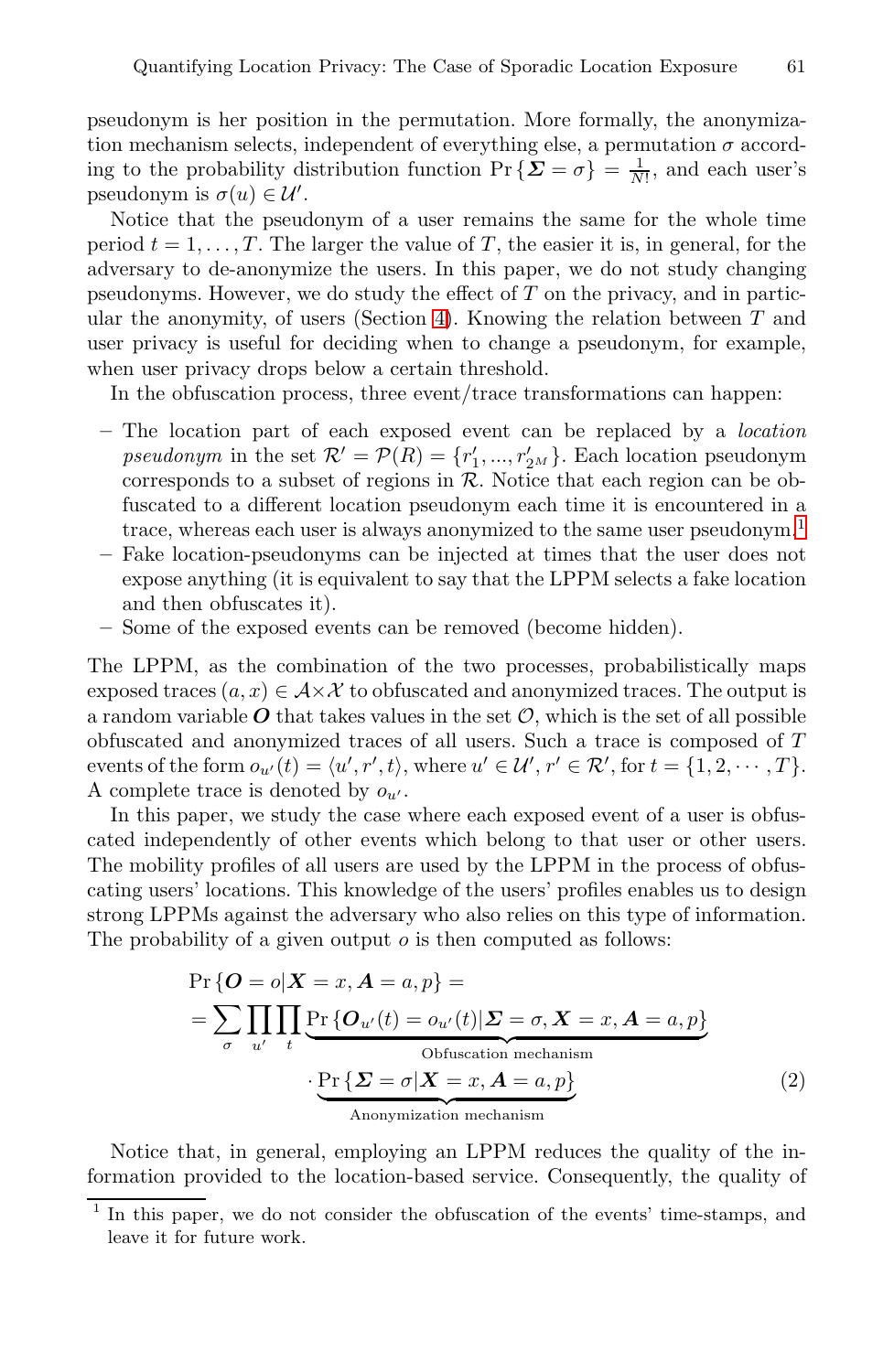service that the user receives is also reduced. Therefore, there exists a tradeoff between the effectiveness of the LPPM and the quality of service for the user. Addressing this tradeoff is beyond the scope of this paper. Our objective is to evaluate the privacy that a given LPPM provides to the users.

## **2.4 Attacker**

The adversary observes  $o$ , and by relying on his background knowledge  $K$ , tries to infer the actual location of users. The adversary is assumed to be aware of the type and the characteristics of the location-based application, and also the location-privacy preserving mechanism. In order to infer the location of users, the adversary has to reverse the two mechanisms. The adversary's ultimate goal is then formally defined as calculating the following probability distribution function:

<span id="page-5-1"></span>
$$
h_o(\hat{a}) = \Pr\left\{ \mathbf{A} = \hat{a} | \mathbf{O} = o, \mathcal{K} \right\} \tag{3}
$$

## <span id="page-5-2"></span>**2.5 Location-Privacy Metric**

We quantify the location privacy of users as the error of the adversary in estimating the actual location of users. The metric is justified in [\[19\]](#page-17-1), and its superiority to other metrics, such as k-anonymity and entropy, is shown qualitatively and quantitatively. According to the expected-estimation-error metric, the users' location privacy is computed as follows:

$$
LP = \sum_{\hat{a} \in \mathcal{A}} h_o(\hat{a}) \Delta(a, \hat{a}) \tag{4}
$$

where  $\Delta(a, \hat{a})$  is a distortion function that determines the distance between actual traces  $a$  and hypothesized traces  $\hat{a}$ . In this paper, we use the following distortion function:

$$
\Delta(a,\hat{a}) = \frac{1}{N \cdot T} \sum_{u} \sum_{t} 1_{a_u(t) \neq \hat{a}_u(t)} \tag{5}
$$

which makes LP the average probability of error of the adversary in estimating the actual location of users over time. Note that, the location privacy of each user can be computed separately in the same way.

## <span id="page-5-0"></span>**3 Localization Attack**

We define the goal of the adversary to be the localization of users over time: That is, for a given user at a given time instant, the adversary computes the probability distribution over regions where the user might be at that specific time instant, considering the observed traces. More formally, the adversary computes  $Pr\{\mathbf{A}_{u}(t) = \langle u, t, r \rangle | o, \mathcal{K}\}\)$  for user u at time instant t for all regions  $r \in \mathcal{R}$ . We call this the *localization attack*.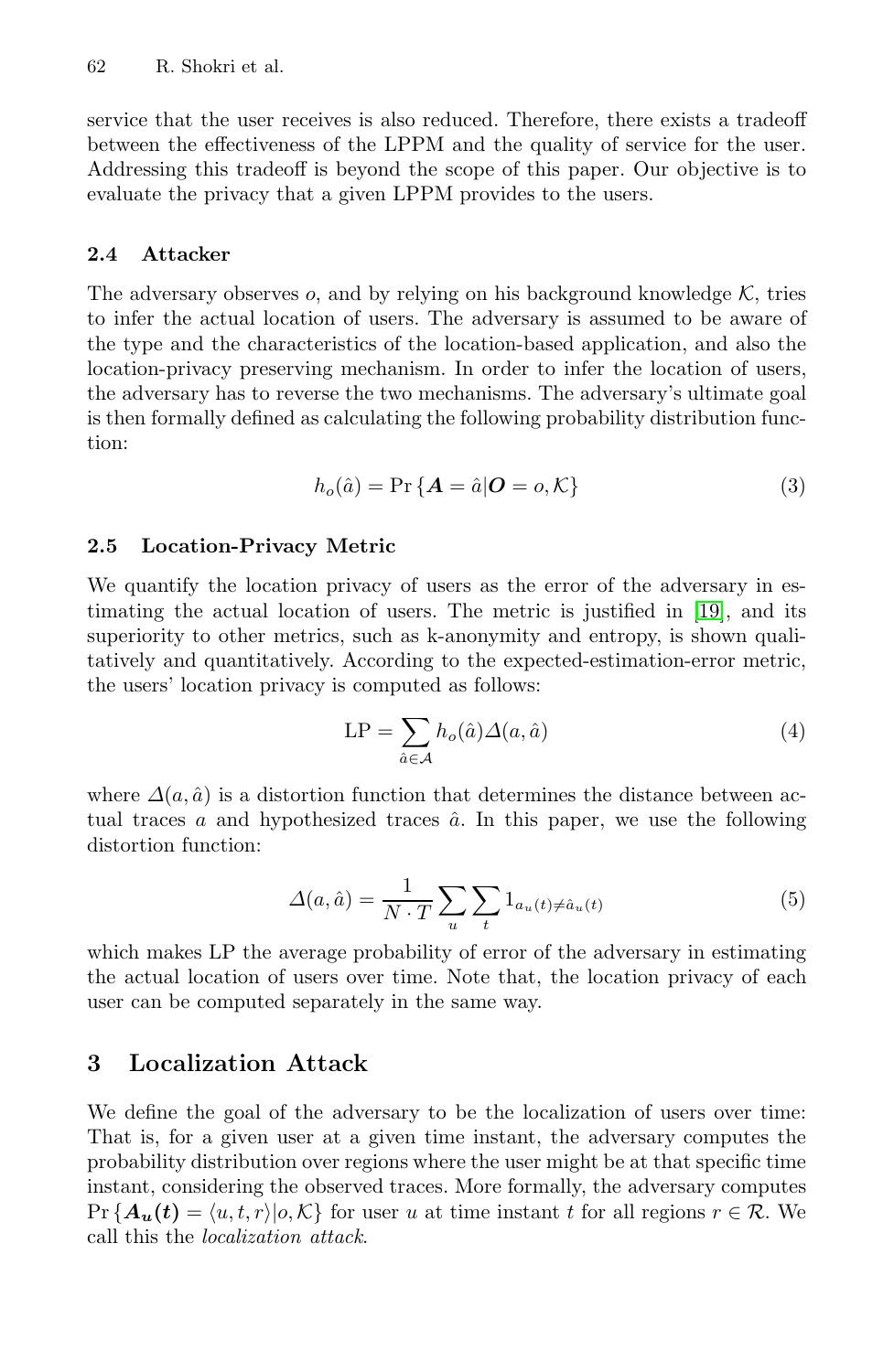As an aside, more general objectives can be imagined for the attacker. The most general one is to recover all traces of all users, i.e., to compute the probability  $Pr\{A = \cdot | O = 0, \mathcal{K}\}\$ as in [\(3\)](#page-5-1).

Monte Carlo methods can be used to compute any desired probability in our framework. At its base, a Monte Carlo method uses repeated sampling from an appropriate distribution to estimate the desired probability. In our case, sampling from the distribution that is appropriate for the most general objective,  $Pr\{A = |O = o, K\}$ , is computationally inefficient for large user populations and long time intervals. Even for the localization attack, the space from which the Monte Carlo method needs to sample includes all the N! permutations of user-pseudonym assignments. Therefore, we choose a different method, which can be applied more generally.

<span id="page-6-0"></span>We split the localization attack into two parts: de-anonymization, and deobfuscation. In the first step, we find the most likely assignments between users and pseudonyms. Formally, we compute

$$
\sigma^* = \underbrace{\arg \max_{\sigma} \Pr \{ \Sigma = \sigma | o, \mathcal{K} \}}_{\text{de-anonymization}}.
$$
 (6)

<span id="page-6-1"></span>Then, given this assignment, we compute the probability distribution of the given user's location at the given time instant.

$$
\Pr\left\{\mathbf{A}_{\mathbf{u}}(t) = \langle u, t, r \rangle | o, \mathcal{K}\right\} \approx \underbrace{\Pr\left\{\mathbf{A}_{\mathbf{u}}(t) = \langle u, t, r \rangle | \mathbf{\Sigma} = \sigma^*, o, \mathcal{K}\right\}}_{\text{de-obfuscation}} \tag{7}
$$

We use Bayesian inference in order to perform both the de-anonymization and the de-obfuscation. Both steps have polynomial-time complexity (in  $N$  and  $T$ ), so they are computationally efficient even for large problem sizes.

Notice that this computation is an approximation of the a-posteriori probability  $Pr\{A_u(t) = \langle u, t, r \rangle | o, \mathcal{K}\}\$ , which can be written as a weighted sum as follows (we omit, but still imply the existence of,  $K$ ):

$$
\Pr\{A_{u}(t) = \langle u, t, r \rangle | o\} = \sum_{\sigma} \Pr\{A_{u}(t) = \langle u, t, r \rangle, \sigma | o\}
$$

$$
= \sum_{\sigma} \Pr\{A_{u}(t) = \langle u, t, r \rangle | \sigma, o\} \Pr\{\sigma | o\} \tag{8}
$$

In effect, our approximation replaces the weighted sum with the probability  $\Pr\{A_{\boldsymbol{u}}(\boldsymbol{t}) = \langle u, t, r \rangle | \sigma^*, o\}.$  We call this the *zeroth-order* approximation.

Our approximation can be made arbitrarily precise, at the cost of extra computations, in the following way. The basic idea is to separate the permutations, over which the summation is done, into  $N$  groups according to the pseudonym that they assign to user  $u$  (group 1 assigns pseudonym  $u'_1$  to user  $u$ , group 2 assigns pseudonym  $u'_2$ , etc.). Without loss of generality, we assume that u is  $u_1$ .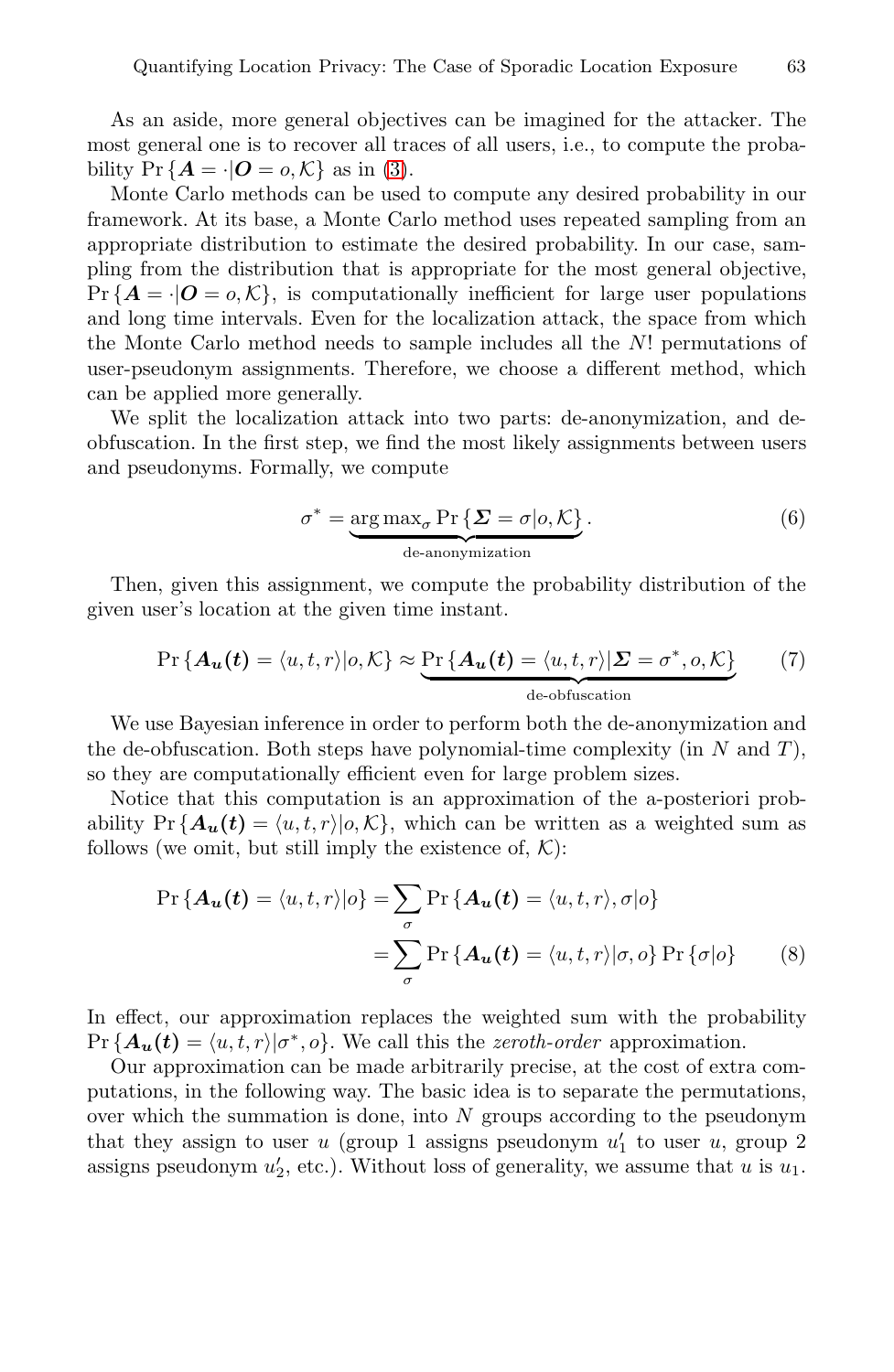$$
\Pr\left\{\mathbf{A}_{u}(t) = \langle u, t, r \rangle | o \right\} = \sum_{\sigma} \Pr\left\{\mathbf{A}_{u}(t) = \langle u, t, r \rangle, \sigma | o \right\} =
$$
\n
$$
= \sum_{u'_{1} \in \mathcal{U}'} \sum_{\sigma : \sigma(u_{1}) = u'_{1}} \Pr\left\{\mathbf{A}_{u}(t) = \langle u, t, r \rangle, \sigma | o \right\}
$$
\n
$$
= \sum_{u'_{1} \in \mathcal{U}'} \sum_{\sigma : \sigma(u_{1}) = u'_{1}} \Pr\left\{\mathbf{A}_{u}(t) = \langle u, t, r \rangle | \sigma(u_{1}) = u'_{1}, o_{u'_{1}}\right\} \Pr\left\{\sigma | o \right\}
$$
\n
$$
= \sum_{u'_{1} \in \mathcal{U}'} \left(\Pr\left\{\mathbf{A}_{u}(t) = \langle u, t, r \rangle | \sigma(u_{1}) = u'_{1}, o_{u'_{1}}\right\} \sum_{\sigma : \sigma(u_{1}) = u'_{1}} \Pr\left\{\sigma | o \right\}\right) \tag{9}
$$

It is computationally infeasible to compute the second sum explicitly. So, we can do the *first-order* approximation: we replace the sum with the maximum of the quantity Pr { $\Sigma = \sigma | \rho$ } over all indicated permutations  $\sigma : \sigma(u_1) =$  $u'_1$ . That is, for each  $u'_1 \in \mathcal{U}'$  we compute the maximum  $\Pr \{ \Sigma = \sigma | o \}$ over all permutations that assign the pseudonym  $u'_1$  to user  $u_1$ . Then, in the first sum, we use this maximum as the weight for the probability  $\Pr\left\{\bm{A}_{\bm{u}}(\bm{t}) = \langle u, t, r \rangle | \sigma(u_1) = u_1', o_{u_1'} \right\}$ . Finding the maximum is a Maximum Assignment Problem, which is solvable in polynomial time; we need to find  $N$  such maxima, one for each value of  $u'_1 \in \mathcal{U}'$ . Therefore, the whole computation is still polynomial, although longer than our original approximation.

However, the successive approximation need not stop at the first order. Instead of computing the maximum  $\Pr \{ \mathbf{\Sigma} = \sigma | o \}$  over all permutations that assign the pseudonym  $u'_1$  to user  $u_1$ , we can expand the second sum as follows:

$$
\sum_{\sigma:\sigma(u_1)=u'_1} \Pr\left\{ \Sigma = \sigma | o \right\} = \sum_{u'_2 \in \mathcal{U}' \setminus \{u'_1\}} \sum_{\substack{\sigma:\sigma(u_1)=u'_1, \\ \sigma(u_2)=u'_2}} \Pr\left\{ \Sigma = \sigma | o \right\} \tag{10}
$$

Now, as before, we can approximate the second sum by a maximum over the indicated permutations, and use the computed maxima (one for each value of  $u_2'$ ) as weights to compute the weighted sum. Alternatively, we can keep improving the approximation by considering user  $u_3$ , and so on. If we do this for all users, then we will have computed the exact value of  $Pr {\Sigma = \sigma |o}$ . In this paper, we stay at the zeroth-order approximation, as it is shown in [\(6\)](#page-6-0) and [\(7\)](#page-6-1).

**De-anonymization:** In order to obtain the  $\sigma^*$  of [\(6\)](#page-6-0), we need to maximize the probability

<span id="page-7-0"></span>
$$
\Pr\{\Sigma = \sigma | o, \mathcal{K}\} = \Pr\{o | \Sigma = \sigma, \mathcal{K}\} \cdot \frac{\Pr\{\Sigma = \sigma | \mathcal{K}\} \equiv \frac{1}{N!}}{\Pr\{o | \mathcal{K}\}},
$$
\nwhere 
$$
\Pr\{o | \Sigma = \sigma, \mathcal{K}\} = \prod_{u'} \Pr\{o_{u'} | \Sigma = \sigma, \mathcal{K}\}.
$$
\n(11)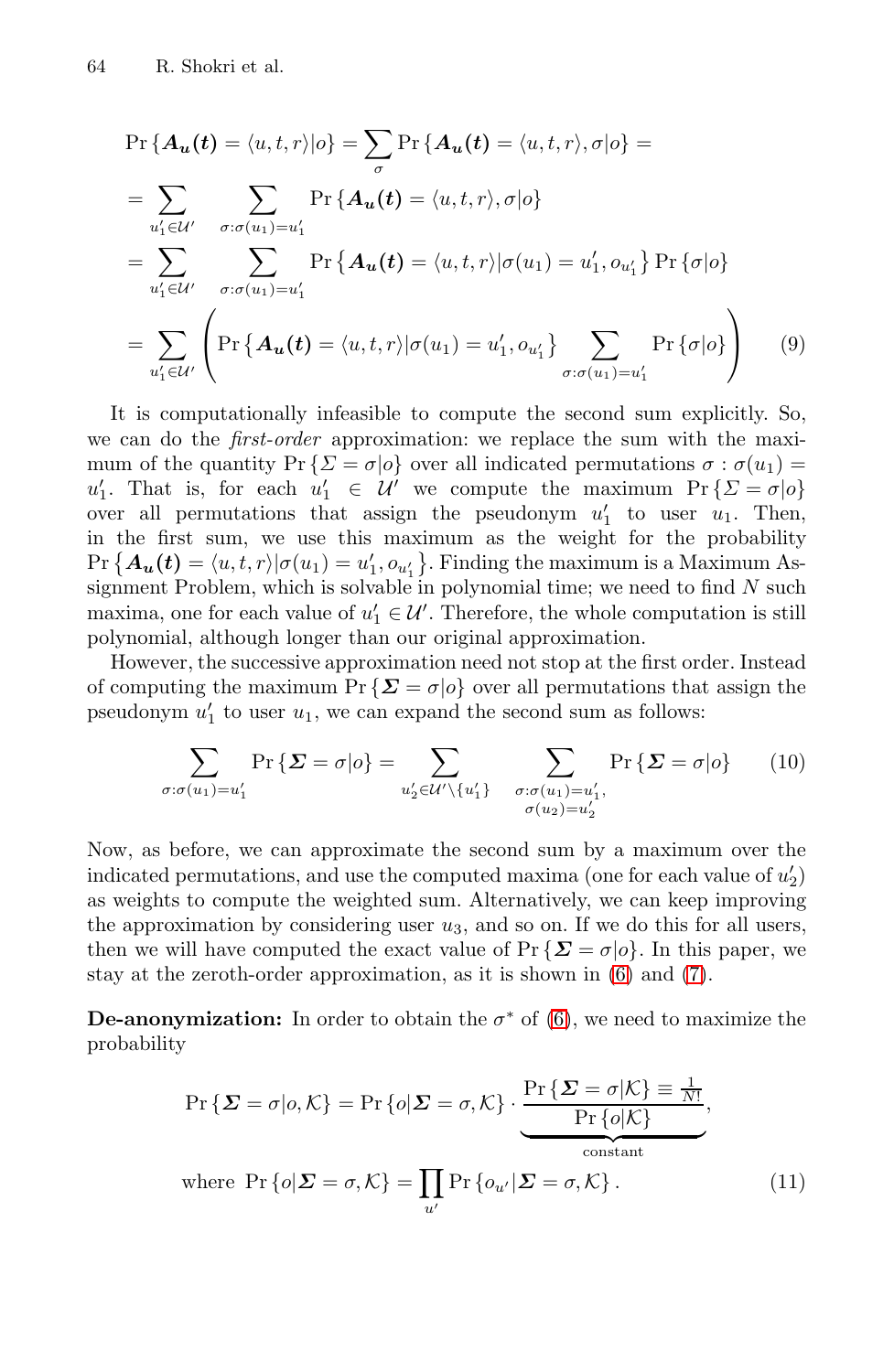Thus,  $\sigma^* = \arg \max_{\sigma} \Pr \{ \mathbf{\Sigma} = \sigma | o, \mathcal{K} \} = \arg \max_{\sigma} \prod_{u'} \Pr \{ o_{u'} | \mathbf{\Sigma} = \sigma, \mathcal{K} \}.$ Notice that, given the assignment of a user  $u$  to the pseudonym  $u'$ , the probability  $Pr\{\omega_{u'}|\mathbf{\Sigma}=\sigma,\mathcal{K}\}\$ is independent of all other user-pseudonym assignments. So, to find the most likely assignment  $\sigma^*$ , we first compute Pr  $\{o_{u'}|\sigma(u) = u', \mathcal{K}\}\$ for all pairs of  $u \in \mathcal{U}$  and  $u' \in \mathcal{U}'$ . Then, we construct a complete weighted bipartite graph whose disjoint sets of vertices are  $\mathcal U$  and  $\mathcal U'$  and the weight on the edge between given vertices u and u' is the likelihood  $Pr\{o_{u'}|\sigma(u) = u', \mathcal{K}\}.$ In order to obtain  $\sigma^*$ , we then solve the maximum weight assignment problem for this graph (see also [\[21\]](#page-17-2)). In our simulation, we use the Hungarian algorithm in order to solve this problem, which is a special case of a linear program.

**De-obfuscation:** Given the most likely user-pseudonym assignment  $\sigma^*$ , we perform the de-obfuscation [\(7\)](#page-6-1) as follows:

<span id="page-8-0"></span>
$$
\Pr\{A_{u}(t) = \langle u, t, r \rangle | \mathbf{\Sigma} = \sigma^{*}, o, \mathcal{K}\} =
$$
\n
$$
= \Pr\{A_{u}(t) = \langle u, t, r \rangle | o_{u'}, \sigma^{*}(u) = u', \mathcal{K}\}
$$
\n
$$
= \frac{\Pr\{A_{u}(t) = \langle u, t, r \rangle, o_{u'} | \sigma^{*}(u) = u', \mathcal{K}\}}{\sum_{s \in \mathcal{R}} \Pr\{A_{u}(t) = \langle u, t, s \rangle, o_{u'} | \sigma^{*}(u) = u', \mathcal{K}\}}
$$
\n(12)

The distribution over all regions  $r$  is obtained by computing the probability  $\Pr\{A_{\boldsymbol{u}}(\boldsymbol{t}) = \langle u, t, r \rangle, o_{u'} | \sigma^*(u) = u', \mathcal{K} \}$  for all  $r \in \mathcal{R}$ .

**Adversary Knowledge:** The de-anonymization and the de-obfuscation processes have been reduced, as seen in [\(11\)](#page-7-0) and [\(12\)](#page-8-0), to the computation of the probabilities  $Pr\{\mathit{o}_{u'}|\sigma(u) = u',\mathcal{K}\}\$ and  $Pr\{\mathbf{A}_{u}(t) = \langle u, t, r \rangle, \mathit{o}_{u'}|\sigma^*(u) = u',\mathcal{K}\}\$ .

These probabilities should be computed appropriately according to the background knowledge  $K$  that we consider for the adversary. In the next subsections, we compute these probabilities for two adversaries with different background knowledge:

- **–** Adversary (I) whose knowledge of users' mobility is their geographical distribution over the regions, i.e.,  $\mathcal{K} \equiv \hat{\pi}$ .
- **–** Adversary (II) who is a stronger adversary and knows the users' probability of transition between the regions, i.e.,  $\mathcal{K} \equiv \hat{p}$ .

We construct  $\hat{\pi}$  and  $\hat{p}$  from the users' actual traces. The element  $\hat{\pi}_u(r)$  of  $\hat{\pi}$  is calculated as the fraction of time instants when user  $u$  is in region  $r$ . The element  $\hat{p}_u(r_i, r_j)$  of  $\hat{p}$  is calculated as the fraction of transitions of user u to  $r_j$  over all time instants when  $u$  is in region  $r_i$ .

We perform analytic probability calculations, where we also use the conditional independence of observed events, given the actual events. In effect, we decompose the desired probability into basic parts that can be computed from known functions. As these calculations are made by the adversary in performing the attack, the basic parts need to be computable from functions known to the adversary.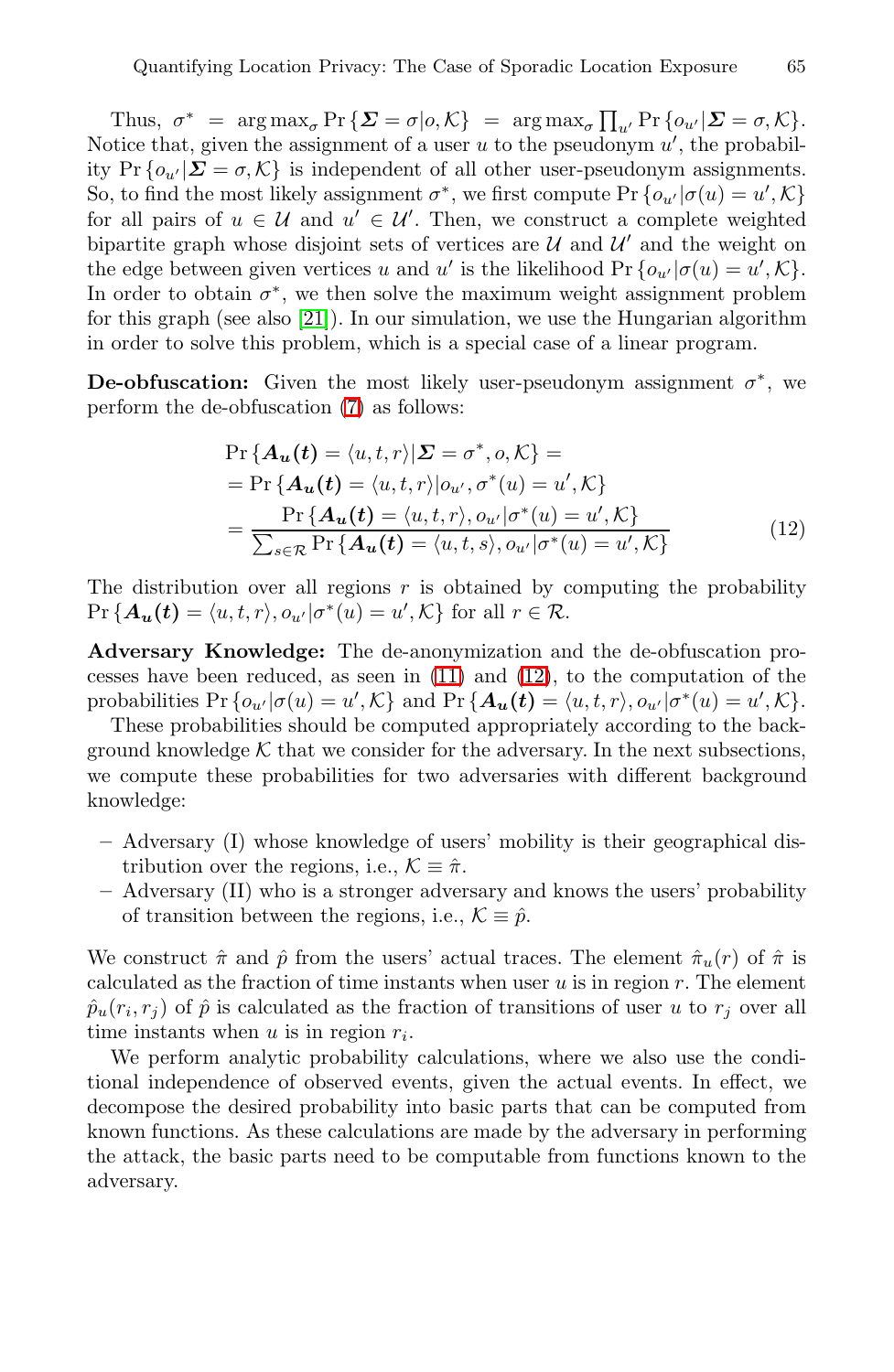#### **3.1 Adversary (I)**

#### **De-anonymization**

$$
\Pr\left\{o_{u'}|\sigma(u) = u', \hat{\pi}\right\} = \prod_{t} \left(\sum_{r \in \mathcal{R}} \sum_{x \in \{0,1\}} \underbrace{\Pr\left\{o_{u'}(t)|\mathbf{X}_{u}(t) = x, \mathbf{A}_{u}(t) = \langle u, t, r \rangle, \sigma(u) = u', \hat{\pi}\right\}}_{\text{LPPM - Obfuscation mechanism}} \cdot \underbrace{\Pr\left\{\mathbf{X}_{u}(t) = x | \mathbf{A}_{u}(t) = \langle u, t, r \rangle, \hat{\pi}\right\}}_{\text{Application}} \cdot \underbrace{\Pr\left\{\mathbf{A}_{u}(t) = \langle u, t, r \rangle | \hat{\pi}\right\}}_{\text{Background Knowledge of the Adversary}} \tag{13}
$$

### **De-obfuscation**

$$
\Pr\{A_{u}(t) = \langle u, t, r \rangle, o_{u'}(t) | \sigma^{*}(u) = u', \hat{\pi}\} =
$$
\n
$$
= \Pr\{o_{u'}(t) | A_{u}(t) = \langle u, t, r \rangle, \sigma^{*}(u) = u', \hat{\pi}\}
$$
\n
$$
\cdot \Pr\{A_{u}(t) = \langle u, t, r \rangle | \hat{\pi}\}
$$
\n
$$
= \left(\sum_{x \in \{0,1\}} \Pr\{o_{u'}(t) | X_{u}(t) = x, A_{u}(t) = \langle u, t, r \rangle, \sigma^{*}(u) = u', \hat{\pi}\}\right)
$$
\n
$$
\cdot \Pr\{X_{u}(t) = x | A_{u}(t) = \langle u, t, r \rangle, \hat{\pi}\}\right)
$$
\n
$$
\cdot \Pr\{A_{u}(t) = \langle u, t, r \rangle | \hat{\pi}\} \equiv \hat{\pi}_{u}^{\tau}(r), t \in \tau
$$
\n
$$
\xrightarrow{\text{Background Knowledge of the Adversary}}
$$
\n(14)

#### **3.2 Adversary (II)**

In this case, the calculations can be simplified if we use two helper functions  $\alpha$  and  $\beta$ , as defined below. In effect, the problem that the attacker faces is equivalent to estimating the hidden state of a Hidden Markov Process. In the context of Hidden Markov Processes, the functions  $\alpha$  and  $\beta$  are the forwardbackward variables [\[16\]](#page-16-4).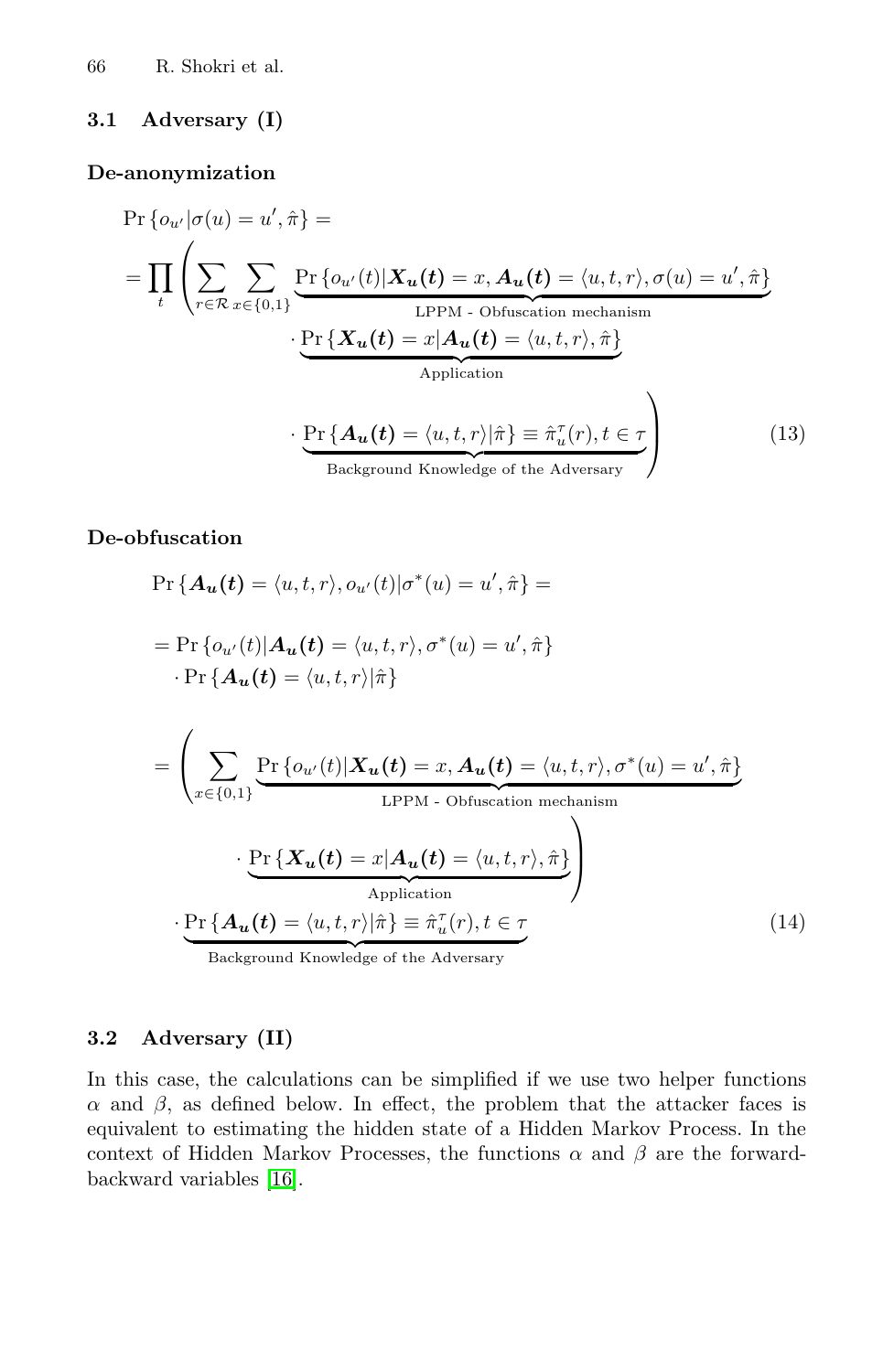$$
\alpha_t^{u,u'}(r) \equiv \Pr\left\{A_u(t) = \langle u, t, r \rangle, o_{u'}(1), \cdots, o_{u'}(t) | \sigma(u) = u', \hat{p} \right\} \tag{15}
$$

$$
\beta_t^{u,u'}(r) \equiv \Pr\left\{o_{u'}(t+1),\cdots,o_{u'}(T)|\mathbf{A}_{u}(t) = \langle u,t,r\rangle,\sigma(u) = u',\hat{p}\right\} \tag{16}
$$

In Appendix [B,](#page-19-1) we show how to calculate these two functions in our case. Having calculated them for all  $t \in \mathcal{T}$  and  $r \in \mathcal{R}$ , we can use them to compute the probabilities of interest.

#### **De-anonymization**

<span id="page-10-2"></span><span id="page-10-1"></span>
$$
\Pr\left\{o_{u'}|\sigma(u) = u', \hat{p}\right\} = \sum_{r \in \mathcal{R}} \alpha_T^{u, u'}(r) \tag{17}
$$

## **De-obfuscation**

$$
\Pr\{A_{u}(t) = \langle u, t, r \rangle, o_{u'} | \sigma^{*}(u) = u', \hat{p}\} = \alpha_{t}^{u, u'}(r) \cdot \beta_{t}^{u, u'}(r) \tag{18}
$$

where we compute  $\alpha$  and  $\beta$  given  $\sigma^*$ .

### <span id="page-10-0"></span>**4 Evaluation**

In this section, we present the effectiveness of some location-privacy preserving mechanisms in protecting users' location privacy while they expose their location through some location-based applications. We evaluate the location privacy of users with respect to the two adversary types we introduced in the previous sections. We have extended the *Location-Privacy Meter* tool [\[19\]](#page-17-1) by adding the location-based applications, implementing new LPPMs, and new localization attacks for sporadic applications, as described in the paper.

#### **4.1 Simulation Setting**

The location traces that we use in our simulation belong to  $N = 20$  randomly chosen mobile users (vehicles) from the epfl/mobility dataset at CRAWDAD [\[15\]](#page-16-5). The area within which users move (the San Francisco bay area) is divided into  $M = 40$  regions forming a  $5 \times 8$  grid.

We evaluate various LPPMs that operate on top of two kinds of applications. The first type of application is the *once-in-a-while* application, which also serves as a baseline for comparison. In this type of application, events are exposed independently at random with the same probability  $\theta$ . That is,

$$
\Pr\{X_u(t) = 1 | A_u(t) = \langle u, t, r \rangle\} = \Pr\{X_u(t) = 1\} = \theta.
$$
 (19)

The second type of application is the *local search* application. In this application, users make queries, thus exposing their location, when they find themselves in unfamiliar places (which are the places that the user does not visit often, and hence needs more information about). We model this application as exposing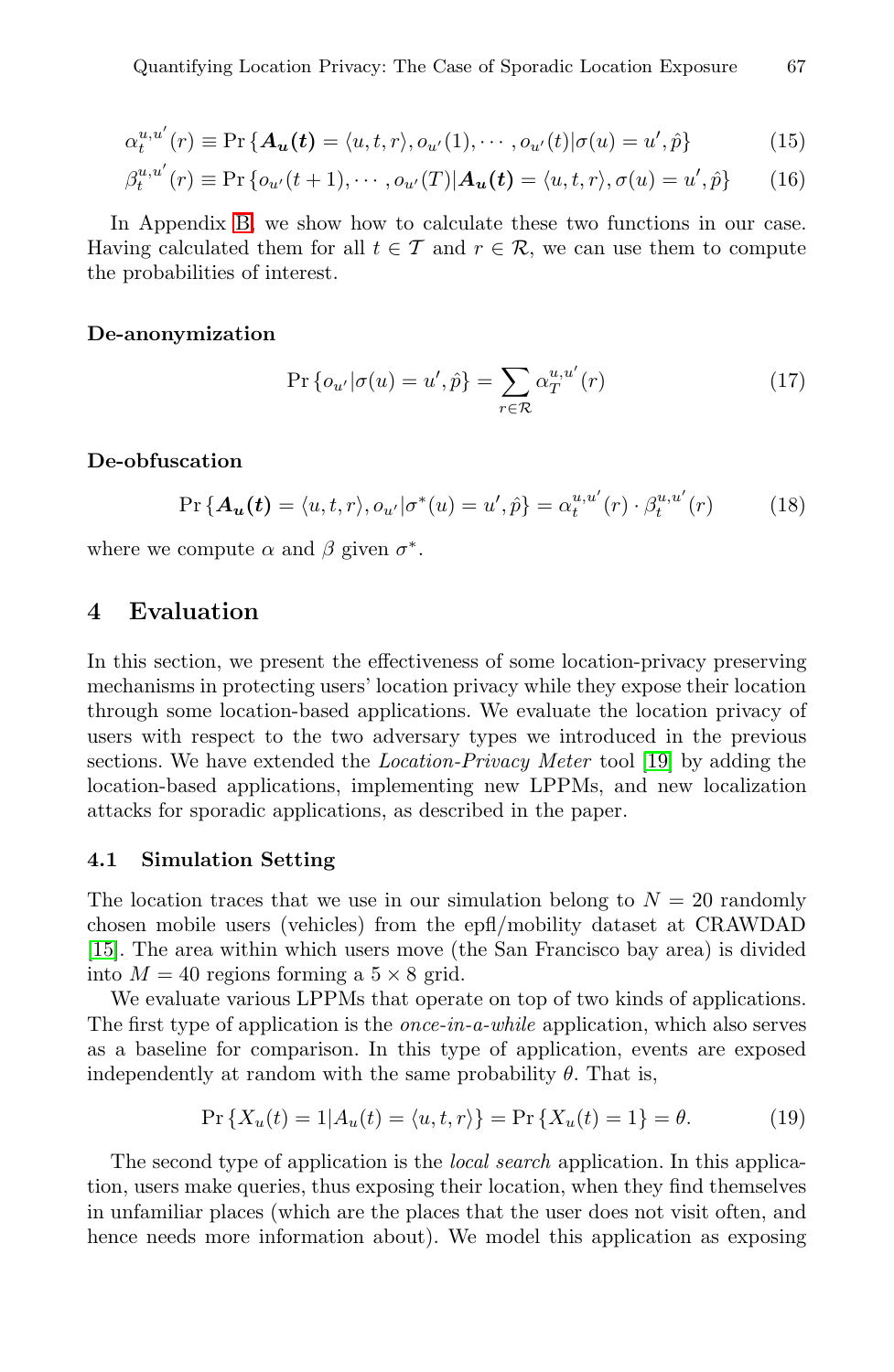the events of user  $u$  at location  $r$  independently at random with probability that is a decreasing function of  $\pi_u(r)$ . In particular,

$$
\Pr\{X_u(t) = 1 | A_u(t) = \langle u, t, r \rangle, \pi\} = \theta(1 - \pi_u(r)).\tag{20}
$$

where  $\theta$  here determines the upper-bound on the probability of location exposure.

We refer to the application simply by using its parameter  $\theta$ , and its type (o: once-in-a-while application, and s: local search). For example a local search application with exposure rate 0.1 is denoted by  $APP(0.1, s)$ .

For our considered LPPMs, we have to define two modes of behavior, according to whether the application exposes or hides the location. When the application exposes the user's location, the LPPM obfuscates it by removing some low-order bits/digits of the location-stamp of the event. We refer to the number of removed bits as the *obfuscation level* ρ of the LPPM. When the application hides the location, the LPPM chooses, with some probability  $\phi$ , to create a fake location and then obfuscates it (as it does for the actual locations). We consider two ways in which the LPPM can create a fake location: The first way is to create a fake location uniformly at random among all locations  $r \in \mathcal{R}$ , and the second way is to create it according to the aggregate user geographical distribution  $\bar{\pi} = \frac{1}{N} \sum_{u \in \mathcal{U}} \pi_u$  (i.e., the average mobility profile). We refer to an LPPM using its parameters  $\phi$  and  $\rho$ , and its type (u: uniform selection, g: selection according to the average mobility profile). For example  $\text{LPPM}(0.3, 2, u)$  injects a fake location (uniformly selected at random) with probability 0.3 if there is no location exposure, and obfuscated the (both fake and actual) locations by dropping their 2 low-order bits.

The metric that we use to evaluate the LPPMs is the expected error, as described in Section [2.5.](#page-5-2) We evaluate the effect of the application and LPPM parameters that we listed above (obfuscation level, probability  $\phi$  of injecting a fake location) as well as the effect of the different application types and of the different ways of creating fake locations.

We are also interested in the effect of the pseudonym lifetime on the privacy of users. In our model, we consider that all users keep their pseudonyms from time 1 to  $T$ . By attacking at time  $T$ , we can compare the privacy achieved by users for various values of T.

#### **4.2 Simulation Results**

We run the simulator for all combinations of the following parameters: APP $(0.1, \{o, s\})$ , LPPM $(\{0, 0.3, 0.6\}, \{0, 2, 4\}, \{u, g\})$ , and pseudonym lifetimes {31, 71, 141, 281}. We then perform the de-anonymization and localization attacks (for both (I) weak, and (II) strong adversaries) that are described in the previous section. The results are averaged over 20 simulation runs. Hereafter, we present some of the results that we obtain regarding the anonymity and location-privacy of users.

In Figure [1,](#page-12-0) we plot user anonymity as a function of pseudonym lifetime. The anonymity is quantified as the percentage of users that are incorrectly deanonymized by the attacker. Notice that we do not yet plot the location privacy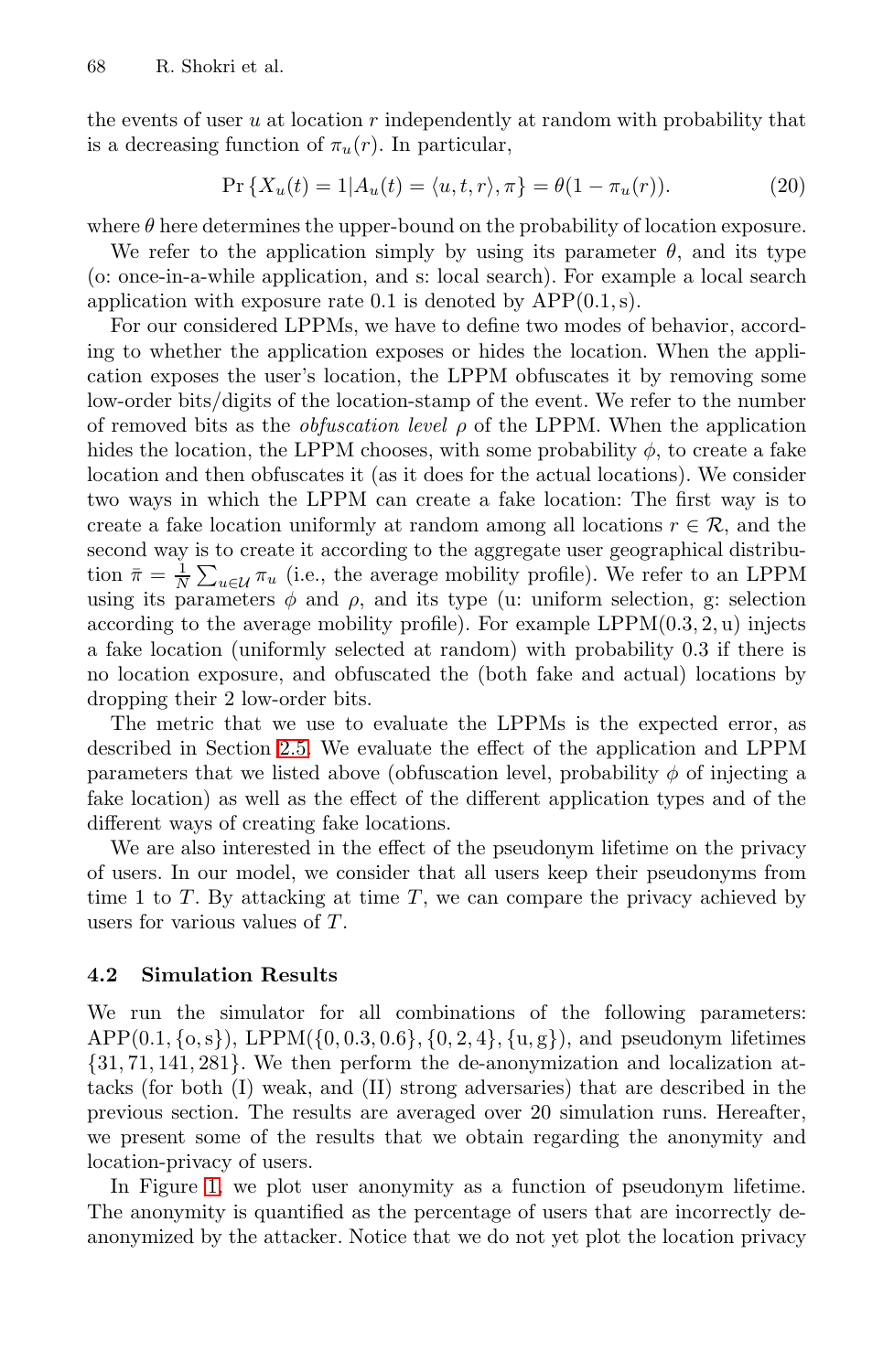

<span id="page-12-0"></span>**Fig. 1.** User anonymity versus pseudonym lifetime in location-based application  $APP(0.1, 0)$ . The anonymity is quantified as the percentage of users that are incorrectly de-anonymized by the attacker. In the top two sub-figures, we consider the weak adversary (I), whereas in the bottom two, we consider the strong one (II). The left column considers the uniform (u) LPPM type, whereas the right column considers the LPPM type g. Each line in a sub-figure corresponds to different combinations of obfuscation levels  $\{0, 2\}$  and fake-location injection rates  $\{0, 0.3, 0.6\}$ .

of users, just their anonymity as defined. Each of the four sub-figures corresponds to each of the four combinations of adversary type (I-weak, II-strong) and LPPM type (u, g). Each line in a sub-figure corresponds to different combinations of obfuscation level and probability of injecting a fake location.

We observe that the anonymity decreases as the pseudonym lifetime (the size of the observation period) increases. The same trend is seen in all four subfigures, for all combination parameters. By comparing the results that are obtained from different LPPMs, we observe the following interesting phenomenon, regarding the effect of stronger LPPM parameters, in particular when both the obfuscation level and the fake injection probability are non-zero: By jointly increasing the protection level of the two mechanisms, not only the absolute value of anonymity gets higher, but also the robustness to longer pseudonym lifetimes becomes better. That is, the level of anonymity drops with a slower rate as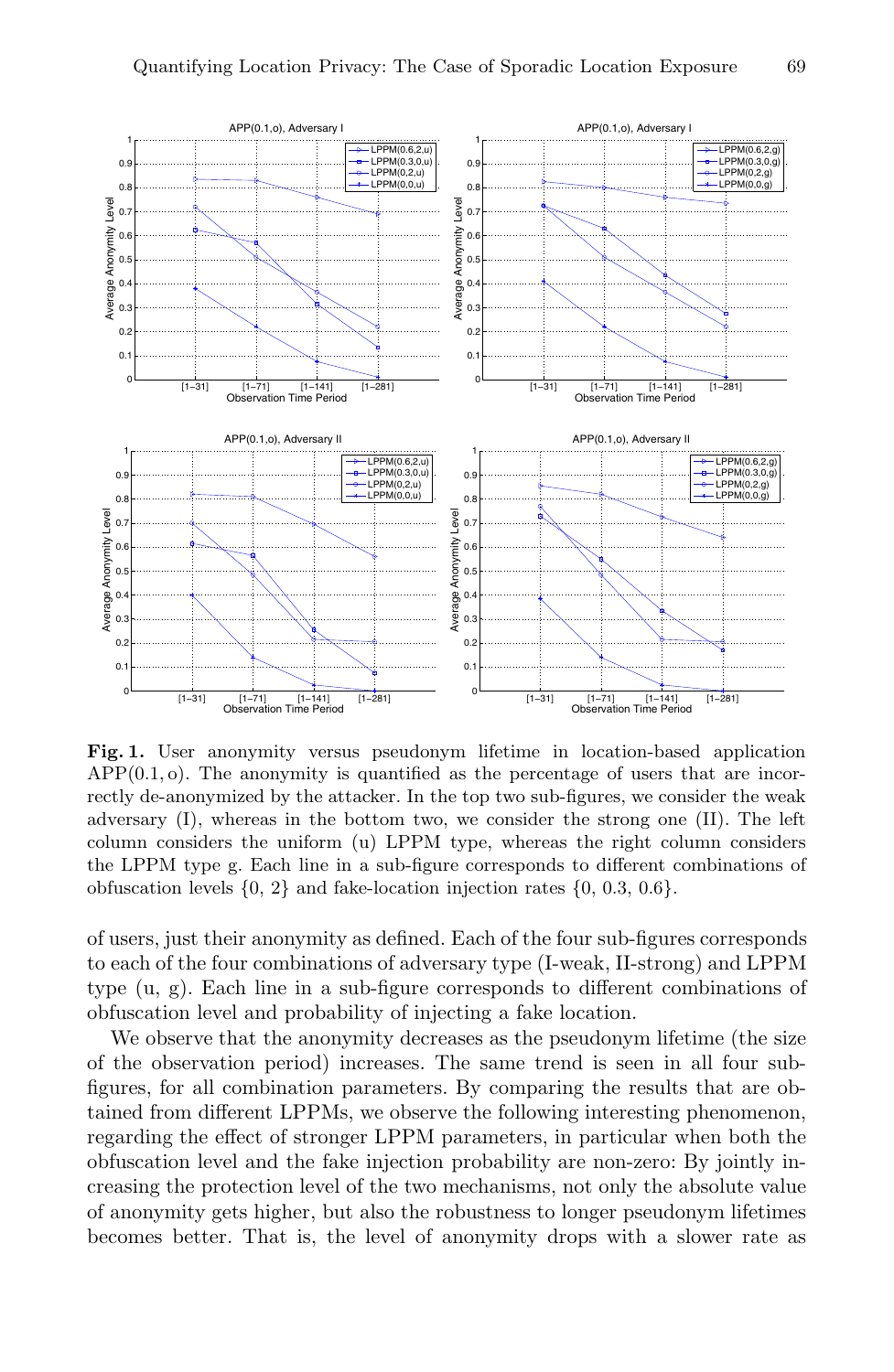

<span id="page-13-0"></span>**Fig. 2.** Users' location privacy in location-based application APP(0.1, s), using various LPPMs, with respect to localization attack performed by two adversaries (I-weak: left column, and II-strong: right column). The x-axis shows the fake-location injection rate  $\phi$ . The sub-figures corresponds to LPPM with obfuscation level 4 (for the top two), and 0 (for the bottom two). Each box-and-whisker diagram (boxplot) shows all locationprivacy values (hence, system-level), where the bottom and top of a box show the 25*th* and 75*th* percentiles, and the central mark shows the median. The ends of the whiskers represent the most extreme data points not considered as outliers, and the outliers are plotted individually.

the pseudonym lifetime increases. This shows the relation between the effects of obfuscation and anonymization techniques. The LPPM designer can choose appropriately the parameters to achieve a desired level of anonymity; or alternatively, the pseudonym should be changed when the desired level of anonymity is no longer achieved.

In Figure [2,](#page-13-0) we show the location privacy of users who (i) sporadically expose their location with exposure rate 0.1 in a *local search* application, and (ii) use LPPM that adds fake locations to their observed trace according to the *aggregate user geographical distribution*. As it is expected, the users' location privacy increases when the level of location-obfuscation or fake-location injection increases. However, the main finding of our result is that, in sporadic applications,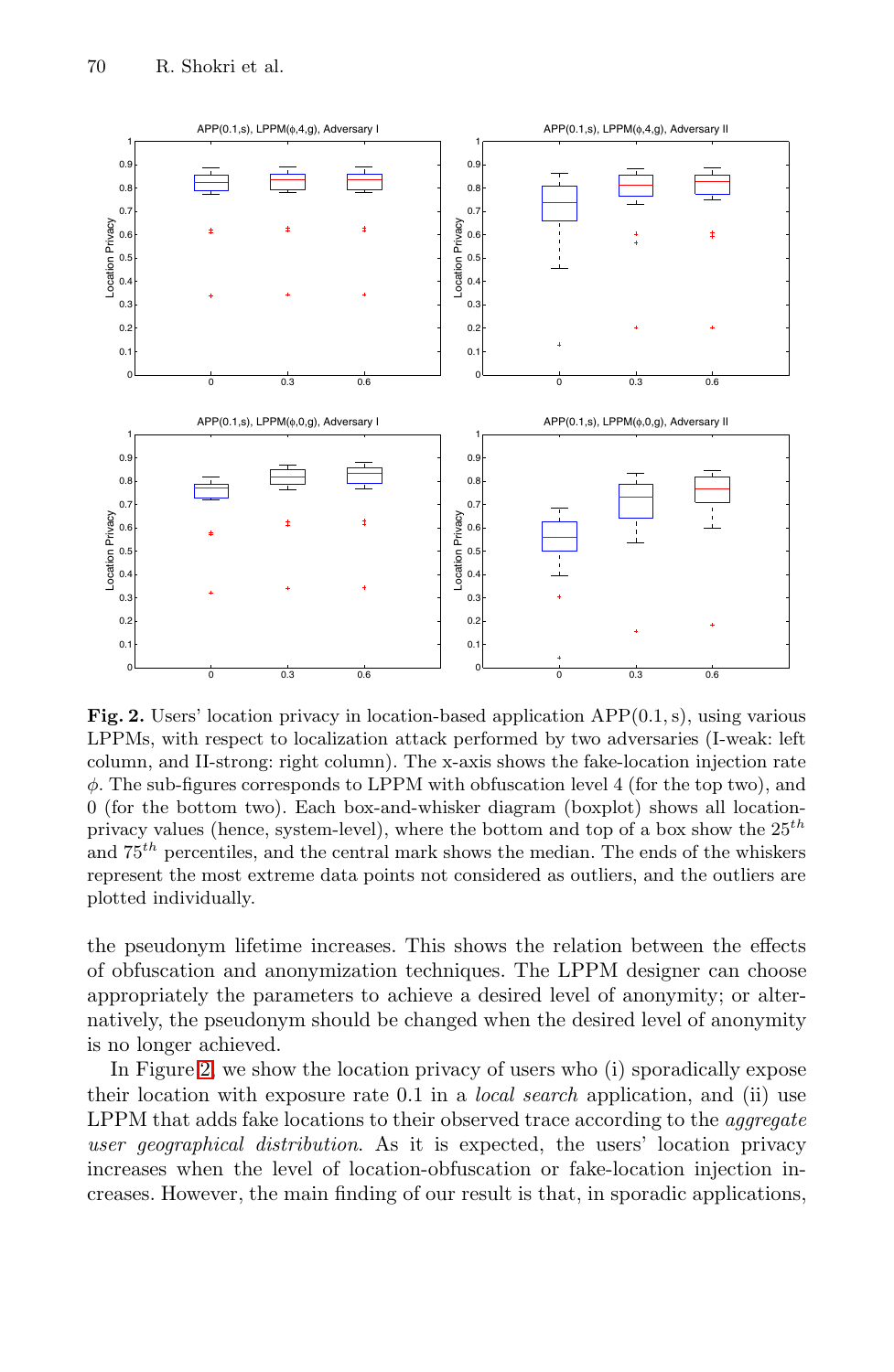the fake-location injection can dominate the obfuscation method, in preserving users' location-privacy, when the injection rate is higher. Moreover, adding fake location has a high impact on misleading the stronger adversary, as it reduces his success down to that of weaker adversary (compare the location-privacy improvement obtained by injecting fake-locations with rate 0.3 in the bottom sub-figures).

## <span id="page-14-0"></span>**5 Related Work**

The work related to our paper is threefold: (i) The papers that evaluate the risk of exposing locations through location-based services (which are mainly sporadic), (ii) The papers that aim at protecting users' location privacy for sporadic applications, and (iii) The papers that provide a framework for location privacy and describe possible threats and protections mechanisms as well as the location-privacy metrics.

The risk of location disclosure in mobile networks is evaluated in multiple papers. The authors use different attacks to de-anonymize the users' exposed traces (which are exposed in a sporadic manner). Ma *et al.* [\[14\]](#page-16-6) make use of maximum likelihood estimation to identify the users from which the adversary has obtained some noisy past traces. Freudiger *et al.* [\[5\]](#page-16-7) assume the adversary has access to the users' home and work addresses and performs the de-anonymization attack on the observed traces using some clustering algorithms. Similar de-anonymization of mobile users through identifying their home and work addresses have been performed by various researchers. Golle and Partridge [\[7\]](#page-16-8), Beresford and Stajano [\[2\]](#page-16-9), Hoh *et al.* [\[10\]](#page-16-10), and Krumm [\[12\]](#page-16-11) use different techniques to show that users can be identified by inferring where they spend most of their time (notably their home and workplace). De Mulder *et al.* [\[3\]](#page-16-12) also present some statistical inference attacks on users' traces in GSM cellular networks. The authors show how easily the adversary can identify users if he has access to their location pattern (i.e., how they are distributed throughout the cells) in such setting. Compared to this set of contributions, in this paper we take two more major steps: We not only formalize the location-based application, but also the protection mechanisms that can be used to preserve users' location-privacy. Moreover, besides the de-anonymization, we evaluate the success of the adversary in finding the location of users over time. We provide a systematic formal framework that can be used to model the combination of a variety of LBSs and LPPMs.

Protecting location privacy of users in location-based services has received a tremendous attention from researchers in different disciplines such as database, and ubiquitous computing. A majority of the protection mechanisms revolve around combination of anonymization and location obfuscation. Duckham and Kulik [\[4\]](#page-16-13) propose a formal model for location obfuscation techniques such as adding inaccuracy, imprecision, and vagueness. Krumm [\[12\]](#page-16-11) shows that the effects of spatial cloaking algorithms and adding Gaussian noise, or discretizing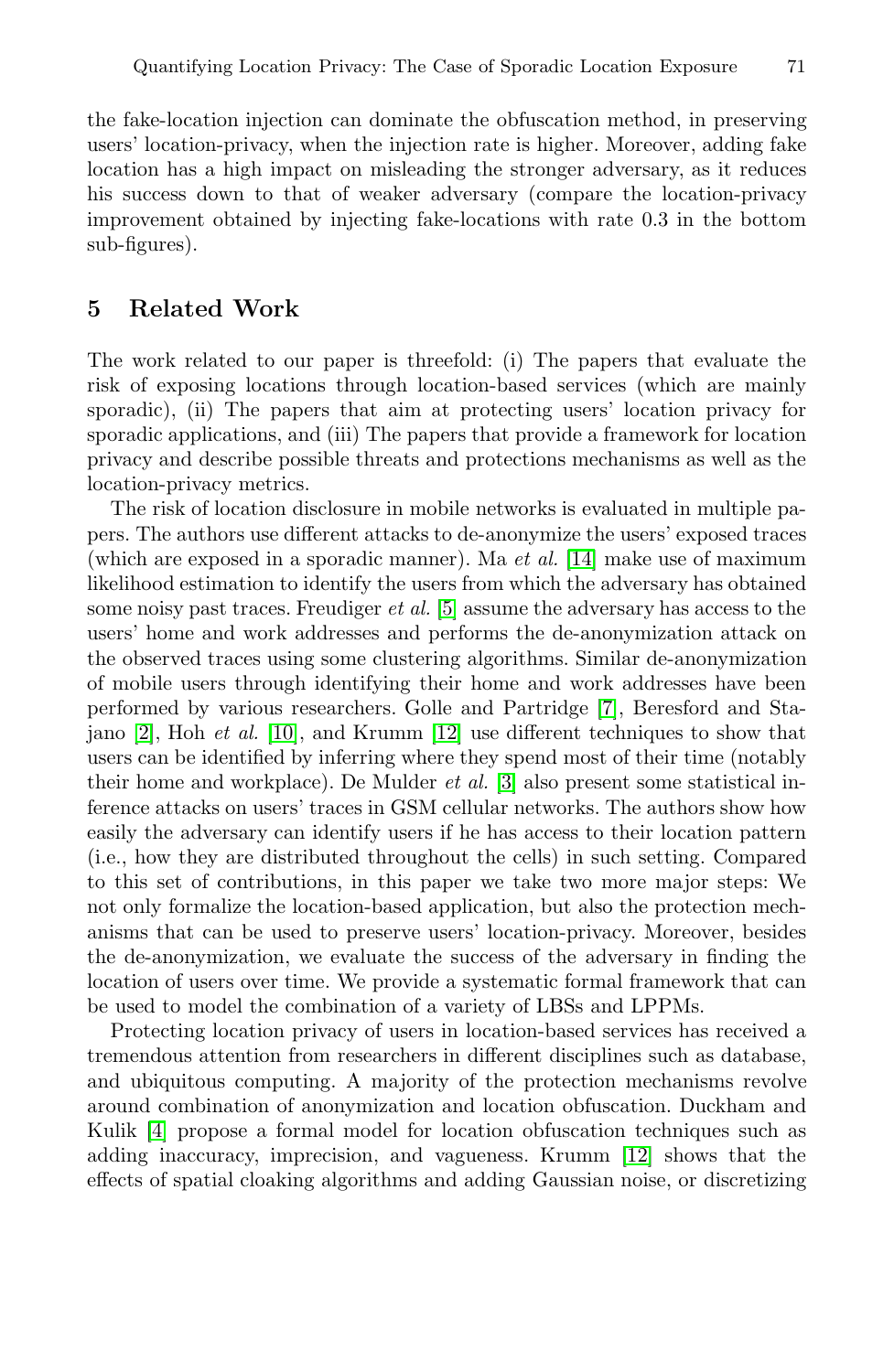the location (i.e., reducing granularity) can degrade the identification success of the adversary. Gruteser and Grunwald [\[8\]](#page-16-14) propose spatial and temporal cloaking methods to increase the adversary's uncertainty in identifying the users. The privacy of users is quantified according to k-anonymity. Gedik *et al.* [\[6\]](#page-16-15) propose an architecture and some algorithms to protect location privacy using personalized k-anonymity. A majority of the location-obfuscation techniques revolve around k-anonymity. The interested reader is referred to [\[20\]](#page-17-3) for a more in depth overview of k-anonymity-based obfuscation techniques, and also to [\[19\]](#page-17-1) for a quantitative analysis of k-anonymity metric for location privacy. As it is shown in [\[19](#page-17-1)[,20\]](#page-17-3) these interesting approaches still lack an appropriate evaluation mechanism and metric that we provide in this paper. In addition to the obfuscation techniques, we also formalize and evaluate fake-location injection (adding dummy events) as another powerful method.

Krumm [\[13\]](#page-16-16) provides a literature survey of computational location privacy. Shokri *et al.* [\[17\]](#page-16-0) also provide a unified framework for location privacy, which is extended and more formalized in [\[19\]](#page-17-1). We have built up our system model on top of these frameworks by extending them in such a way that locationbased services and new LPPMs can be defined and analyzed with respect to the localization attack.

## <span id="page-15-0"></span>**6 Conclusion**

We propose, to the best of our knowledge, the first formal framework for quantifying location privacy in the case where users expose their location sporadically. We formalize sporadic location-based applications. Using this formalization, we model various location-privacy preserving mechanisms, such as location obfuscation and fake-location injection. Formalizing both location-based applications and location-privacy preserving mechanisms in the same framework enables us to design more effective protection mechanisms that are appropriately tailored to each location-based service. We also establish an analytical framework, based on Bayesian inference in Hidden Markov Processes, to perform localization attacks on anonymized traces (for adversaries with different background knowledge). The results obtained from the simulations of the attacks on mobility traces unveil the potential of various mechanisms, such as the location obfuscation, the fake-location injection, and anonymization, in preserving location-privacy of mobile users.

## **Acknowledgements**

The authors would like to thank Ehsan Kazemi for his valuable comments on the submitted manuscript, and also Vincent Bindschaedler for his effective contribution to the development of the Location-Privacy Meter.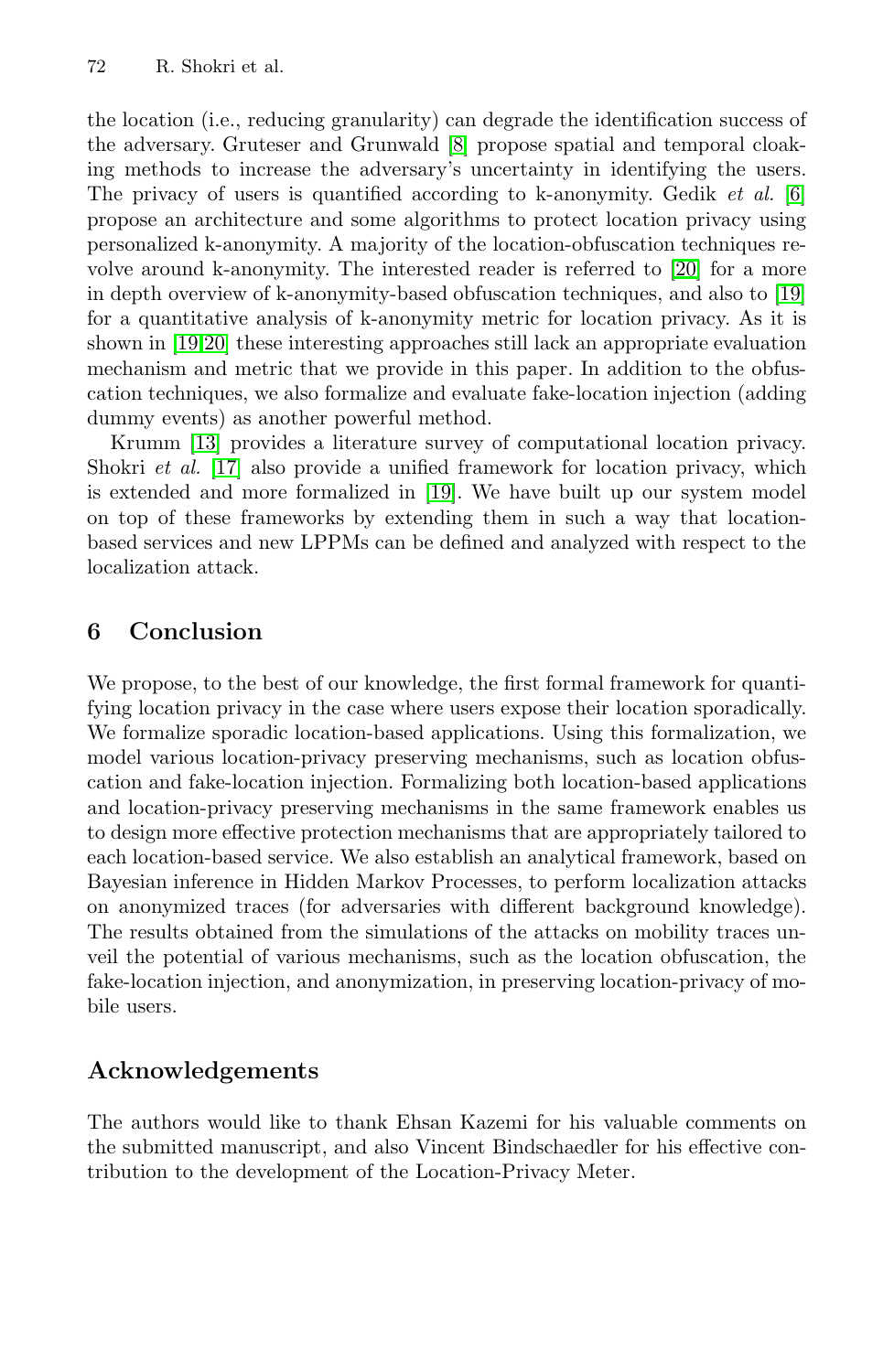## **References**

- <span id="page-16-9"></span><span id="page-16-1"></span>1. Location-Privacy Meter tool, (2011), <http://people.epfl.ch/reza.shokri>
- 2. Beresford, A.R., Stajano, F.: Location privacy in pervasive computing. IEEE Pervasive Computing 2(1), 46–55 (2003)
- <span id="page-16-12"></span>3. De Mulder, Y., Danezis, G., Batina, L., Preneel, B.: Identification via locationprofiling in gsm networks. In: WPES 2008: Proceedings of the 7th ACM Workshop on Privacy in the Electronic Society, pp. 23–32. ACM Press, New York (2008)
- <span id="page-16-13"></span>4. Duckham, M., Kulik, L.: A formal model of obfuscation and negotiation for location privacy. In: Gellersen, H.-W., Want, R., Schmidt, A. (eds.) PERVASIVE 2005. LNCS, vol. 3468, Springer, Heidelberg (2005)
- <span id="page-16-7"></span>5. Freudiger, J., Shokri, R., Hubaux, J.-P.: Evaluating the privacy risk of locationbased services. In: Financial Cryptography and Data Security, FC (2011)
- <span id="page-16-15"></span>6. Gedik, B., Liu, L.: Protecting location privacy with personalized k-anonymity: Architecture and algorithms. IEEE Transactions on Mobile Computing 7(1), 1–18 (2008)
- <span id="page-16-8"></span>7. Golle, P., Partridge, K.: On the anonymity of home/work location pairs. In: Pervasive 2009: Proceedings of the 7th International Conference on Pervasive Computing, pp. 390–397. Springer, Berlin (2009)
- <span id="page-16-14"></span>8. Gruteser, M., Grunwald, D.: Anonymous usage of location-based services through spatial and temporal cloaking. In: MobiSys 2003: Proceedings of the 1st International Conference on Mobile Systems, Applications and Services, pp. 31–42. ACM Press, New York (2003)
- <span id="page-16-2"></span>9. Hoh, B., Gruteser, M.: Protecting location privacy through path confusion. In: SECURECOMM 2005: Proceedings of the First International Conference on Security and Privacy for Emerging Areas in Communications Networks, pp. 194–205. IEEE Computer Society Press, Washington (2005)
- <span id="page-16-10"></span>10. Hoh, B., Gruteser, M., Xiong, H., Alrabady, A.: Enhancing security and privacy in traffic-monitoring systems. IEEE Pervasive Computing 5(4), 38–46 (2006)
- <span id="page-16-3"></span>11. Hoh, B., Gruteser, M., Xiong, H., Alrabady, A.: Preserving privacy in gps traces via uncertainty-aware path cloaking. In: CCS 2007: Proceedings of the 14th ACM Conference on Computer and Communications Security, pp. 161–171. ACM Press, New York (2007)
- <span id="page-16-11"></span>12. Krumm, J.: Inference attacks on location tracks. In: LaMarca, A., Langheinrich, M., Truong, K.N. (eds.) Pervasive 2007. LNCS, vol. 4480, pp. 127–143. Springer, Heidelberg (2007)
- <span id="page-16-16"></span>13. Krumm, J.: A survey of computational location privacy. Personal Ubiquitous Comput. 13(6), 391–399 (2009)
- <span id="page-16-6"></span>14. Ma, C.Y., Yau, D.K., Yip, N.K., Rao, N.S.: Privacy vulnerability of published anonymous mobility traces. In: Proceedings of the sixteenth annual international conference on Mobile computing and networking. MobiCom 2010, pp. 185–196. ACM Press, New York (2010)
- <span id="page-16-5"></span>15. Piorkowski, M., Sarafijanovic-Djukic, N., Grossglauser, M.: CRAWDAD data set epfl/mobility (v. 2009-02-24) (February 2009), <http://crawdad.cs.dartmouth.edu/epfl/mobility>
- <span id="page-16-4"></span>16. Rabiner, L.: A tutorial on hidden Markov models and selected applications in speech recognition. Proceedings of the IEEE 77(2), 257–286 (1989)
- <span id="page-16-0"></span>17. Shokri, R., Freudiger, J., Hubaux, J.-P.: A unified framework for location privacy. Technical Report EPFL-REPORT-148708, EPFL, Switzerland (2010)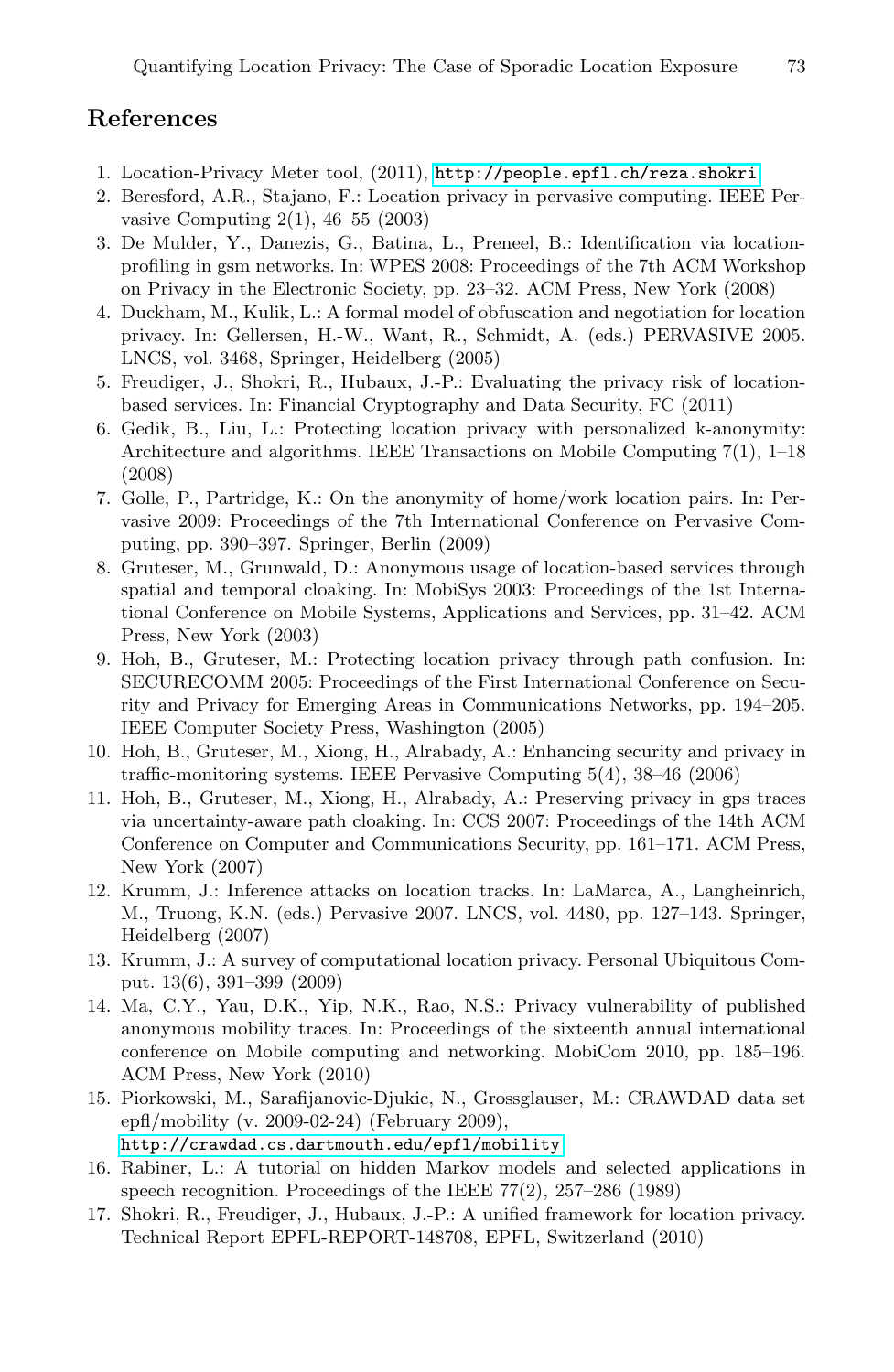- <span id="page-17-0"></span>18. Shokri, R., Freudiger, J., Jadliwala, M., Hubaux, J.-P.: A distortion-based metric for location privacy. In: WPES 2009: Proceedings of the 8th ACM workshop on Privacy in the electronic society, pp. 21–30. ACM Press, New York (2009)
- <span id="page-17-1"></span>19. Shokri, R., Theodorakopoulos, G., Boudec, J.-Y.L., Hubaux, J.-P.: Quantifying location privacy. In: IEEE Symposium on Security and Privacy, Oakland, CA, USA (2011)
- <span id="page-17-3"></span>20. Shokri, R., Troncoso, C., Diaz, C., Freudiger, J., Hubaux, J.-P.: Unraveling an old cloak: k-anonymity for location privacy. In: Proceedings of the 9th Annual ACM Workshop on Privacy in the Electronic Society. WPES 2010, pp. 115–118. ACM Press, New York (2010)
- <span id="page-17-2"></span>21. Troncoso, C., Gierlichs, B., Preneel, B., Verbauwhede, I.: Perfect matching disclosure attacks. In: Borisov, N., Goldberg, I. (eds.) PETS 2008. LNCS, vol. 5134, pp. 2–23. Springer, Heidelberg (2008)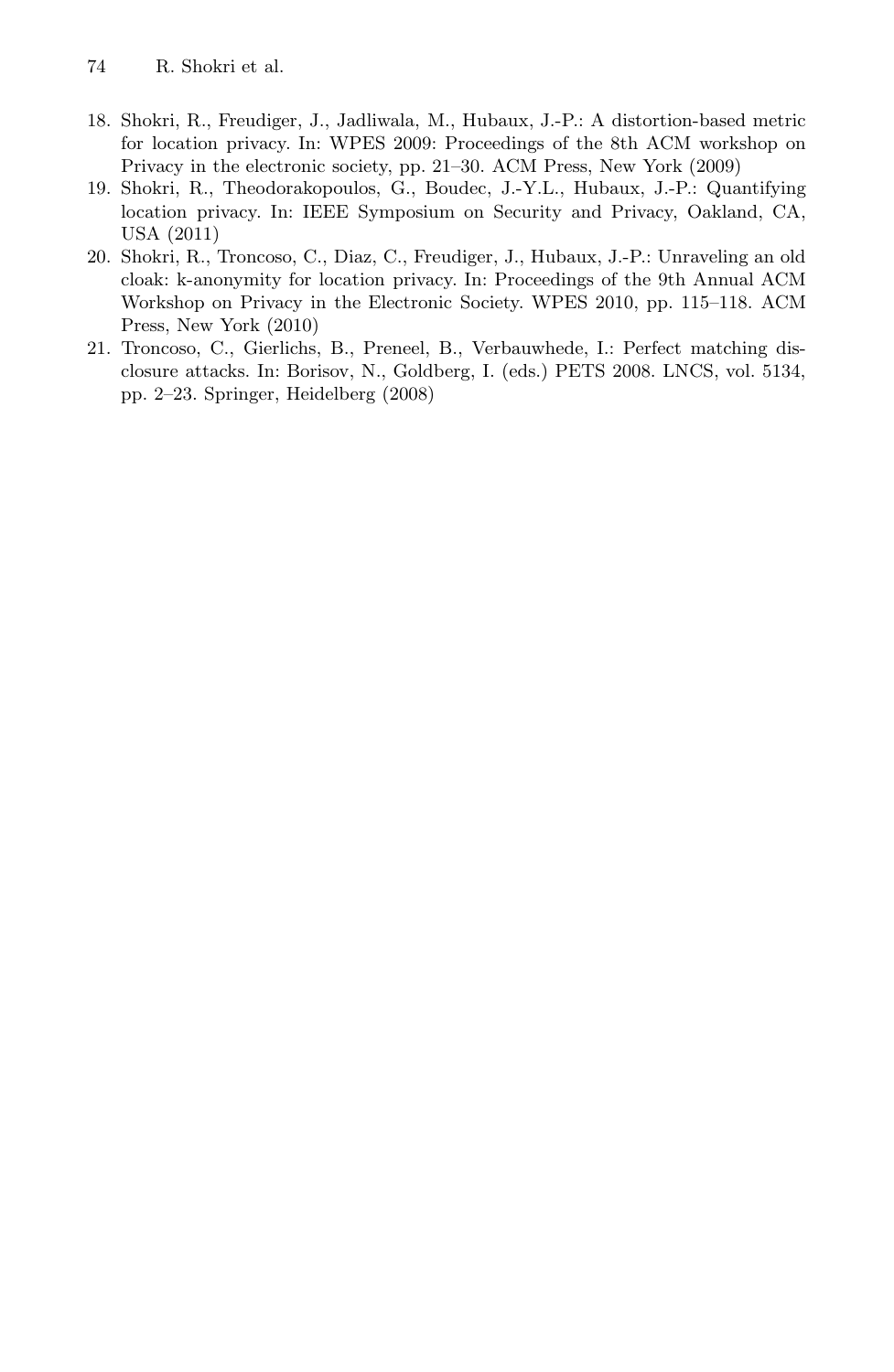## **A Notations**

Throughout the paper, we use bold capital letters to denote random variables, lower case letters to denote realizations of random variables, and script letters to denote sets within which the random variables take values. For example, a random variable  $X$  takes values  $x$  in  $X$ .

|  | <b>Table 1. Notations</b> |
|--|---------------------------|
|  |                           |

| $\mathcal{U}$                   | set of mobile users                                                        |
|---------------------------------|----------------------------------------------------------------------------|
| ${\cal R}$                      | set of regions that partition the whole area                               |
| $\mathcal T$                    | time period under consideration                                            |
|                                 |                                                                            |
| ${\cal A}$                      | set of all possible actual traces                                          |
| $\mathcal{X}$                   | set of all possible exposed-locations bit-masks                            |
| $\mathcal{O}$                   | set of all observable traces                                               |
|                                 |                                                                            |
| $\mathcal{U}'$                  | set of user pseudonyms                                                     |
| $\mathcal{R}'$                  | set of location pseudonyms (it is equivalent to $\mathcal{P}(R)$ )         |
| $\boldsymbol{N}$                | number of users                                                            |
| $\boldsymbol{M}$                | number of regions                                                          |
| T                               | number of considered time instants (length of $\mathcal{T}$ )              |
|                                 |                                                                            |
| $a_u$                           | actual trace of user $u$                                                   |
| $x_u$                           | exposed trace-bit-mask of user $u$                                         |
| $O_{u'}$                        | observed trace of a user with pseudonym $u' \in \mathcal{U}'$              |
|                                 |                                                                            |
| $\Delta(.,.)$                   | distortion (distance) function                                             |
|                                 |                                                                            |
| $p_u$                           | actual mobility profile of user $u$                                        |
| $\hat{p}_u$                     | profile of user $u$ estimated by the adversary                             |
|                                 |                                                                            |
| $\pi_u$                         | geographical distribution of user $u$ 's location                          |
| $\hat{\pi}_u$                   | estimation of $\pi_u$ by the adversary                                     |
| $\mathcal{K}$                   |                                                                            |
|                                 | background knowledge of the adversary about users                          |
| $APP(\theta, type)$             | LBS application with location exposure rate $\theta$ , and types:          |
|                                 | o (once-in-a-while), and s (local search).                                 |
|                                 |                                                                            |
| $LPPM(\phi, \rho, \text{type})$ | LPPM with fake-location injection rate $\phi$ , obfuscation level $\rho$ , |
|                                 | and types: u (uniform selection of fake locations), and g                  |
|                                 | (selecting the fake location from the aggregated geographical              |
|                                 | distribution of users).                                                    |